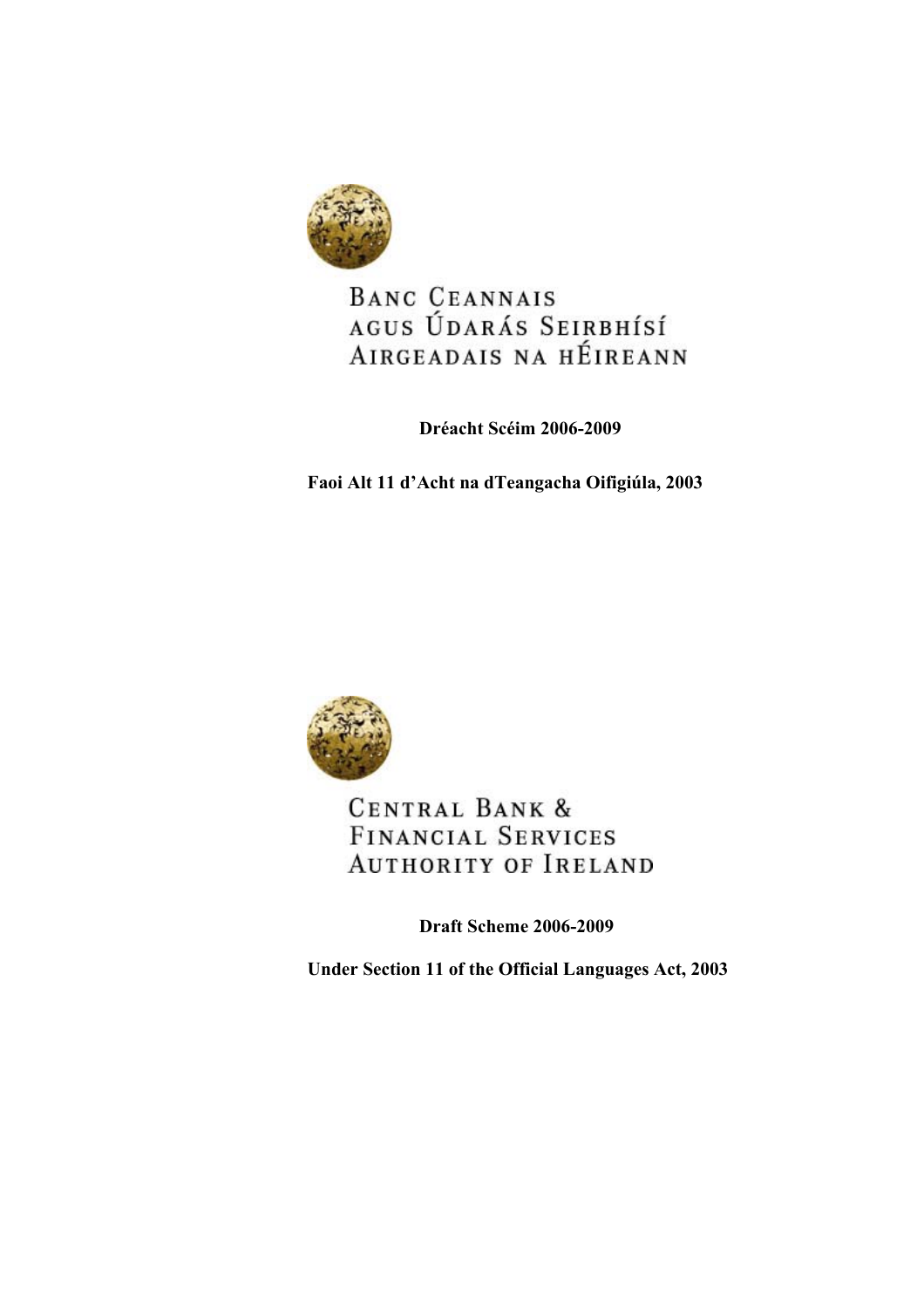# **1. Réamhrá agus Cúlra**

- Ullmhú na Scéime
- Cuspóirí na Scéime
- Dáta tosaithe

# **2. Ról agus Feidhmeanna Bhanc Ceannais agus Údarás Seirbhísí Airgeadais na hÉireann**

- Cad a dhéanaimid
- Struchtúr eagraíochtúil
- Ár bpáirtithe leasmhara

# **3. Ullmhú na Scéime**

- Ullmhú inmheánach
- Ullmhú seachtrach

# **4. Feabhsú Seirbhísí**

- Seirbhísí atá ann faoi láthair
	- Seirbhísí atá ar fáil cheana féin trí Ghaeilge
	- Doiciméadú/Seirbhísí nach bhfuil ar fáil trí Ghaeilge faoi láthair
- Acmhainní inmheánacha líon foirne/ traenáil
- Feabhsú seirbhísí a sholáthrófar go dátheangach

# **5. Monatóireacht agus Athbhreithniú na Scéime**

**6. Poibliú na Scéime**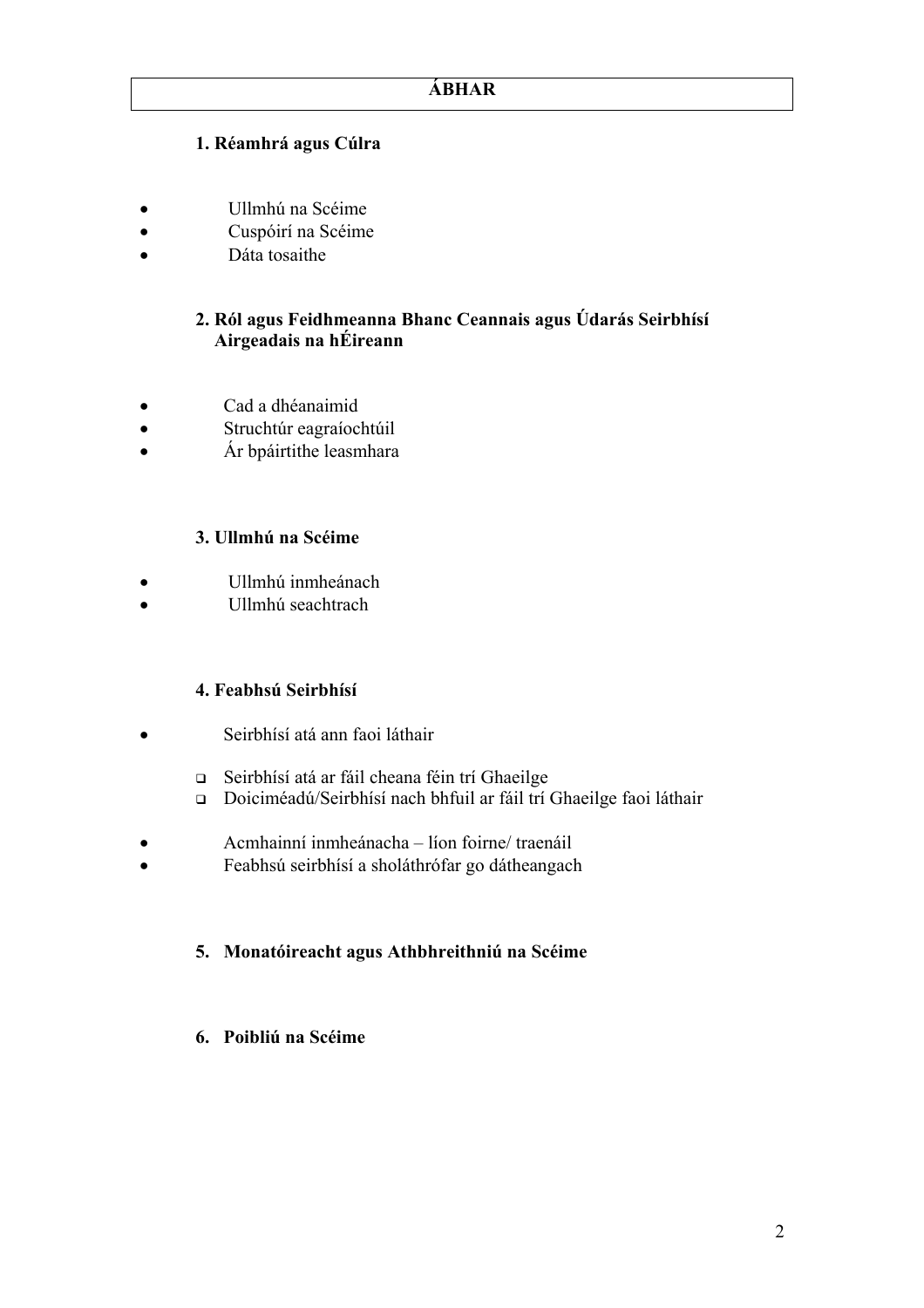# **TABLE OF CONTENTS**

# **1. Introduction and Background**

- Preparation of Scheme
- Objectives of Scheme
- Commencement date

# **2. Role and Functions of the Central Bank and Financial Services Authority of Ireland**

- What we do
- Organisational structure
- Our stakeholders

#### **3. Preparation of Scheme**

- Internal preparation
- **External preparation**

#### **4. Enhancement of Services**

- **Existing services** 
	- Services already available through Irish
	- Documentation/services not available through Irish
- Internal resources staffing / training
- Enhancement of services provided bilingually

#### **5. Monitoring and Review of Scheme**

#### **6. Publicising Scheme**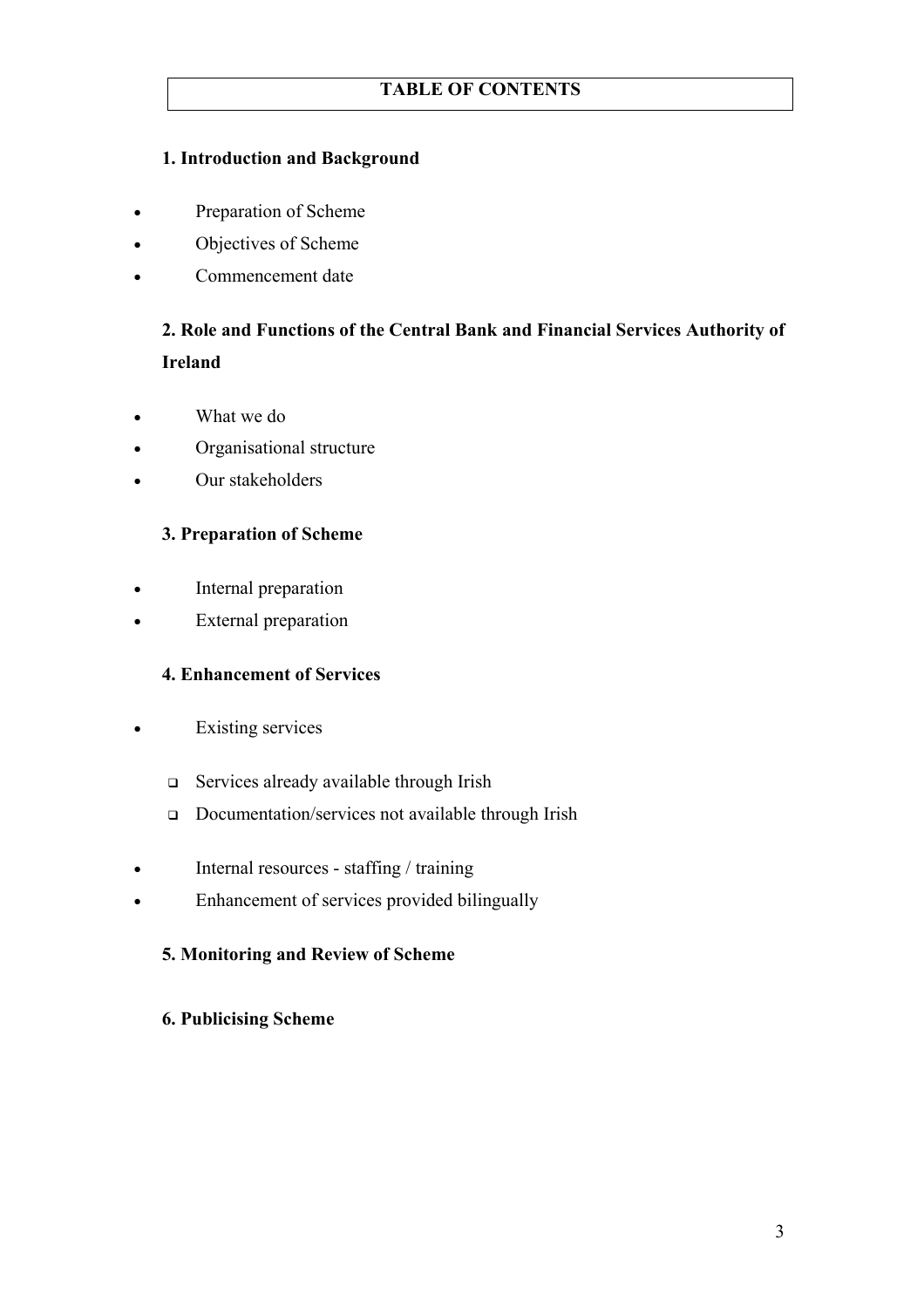#### **Caibidil 1 Réamhrá agus Cúlra**

D'ullmhaigh Banc Ceannais agus Údarás Seirbhísí Airgeadais na hÉireann (BCÚSAE) an scéim seo faoi Alt 11 d'Acht na dTeangacha Oifigiúla 2003 ("an tAcht"). Forálann Alt 11 d'ullmhú scéim reachtúil ag comhlachtaí poiblí ag sonrú na seirbhísí a sholáthróidh siad:

- $\triangleright$  trí mheán na Gaeilge
- $\triangleright$  trí mheán an Bhéarla, agus
- ¾ trí mheán na Gaeilge agus an Bhéarla

Leagann an scéim seo amach na bearta a bheidh le glacadh chun a chinntiú go soláthrófar, trí mheán na Gaeilge, seirbhís ar bith nach bhfuil ar fáil trí Ghaeilge cheana féin, laistigh d'fhráma ama comhaontaithe.

# *1.1. Ullmhú na Scéime*

D'iarr an tAire Gnóthaí Pobail, Tuaithe agus Gaeltachta ar Ghobharnóir an BCÚSAE ar 22 Márta 2006 dréacht Scéim a ullmhú faoi Alt 11 den Acht, agus a thíolacadh don Aire lena daingniú faoin 21 Meán Fómhair 2006.

Chuir an BCÚSAE an scéim le chéile de réir na dTreoirlínte a d'ullmhaigh an Roinn Pobail, Tuaithe agus Gaeltachta faoi Alt 12 den Acht.

# *1.2 Cuspóirí na Scéime*

Tá sé mar aidhm ag an BCÚSAE soláthar seirbhísí trí Ghaeilge laistigh den eagraíocht a fheabhsú. Tá an scéim bunaithe ar bhunsraith an líon seirbhísí trí Ghaeilge atá ar fáil i láthair na huaire. Sainaithnítear i gcorp na scéime limistéir ina bhféadfar an tseirbhís a chuirtear ar fáil a fheabhsú san am atá romhainn. Glacfaidh an BCÚSAE air féin monatóireacht a dhéanamh ar an éileamh ón bpobal i gcoitinne atá ar sheirbhísí trí Ghaeilge fad a bheidh an Scéim i bhfeidhm.

# *1.3 Dáta tosaithe*

Tá an scéim seo daingnithe ag an Aire Gnóthaí Pobail, Tuaithe agus Gaeltachta. Beidh tús leis an scéim le héifeacht ó 1 Nollaig 2006 agus beidh sí i bhfeidhm go ceann tréimhse trí bliana ón dáta seo nó go dtí go ndaingneofar scéim nua ag an Aire de réir Ailt 15 den Acht, cibé ceann is luaithe.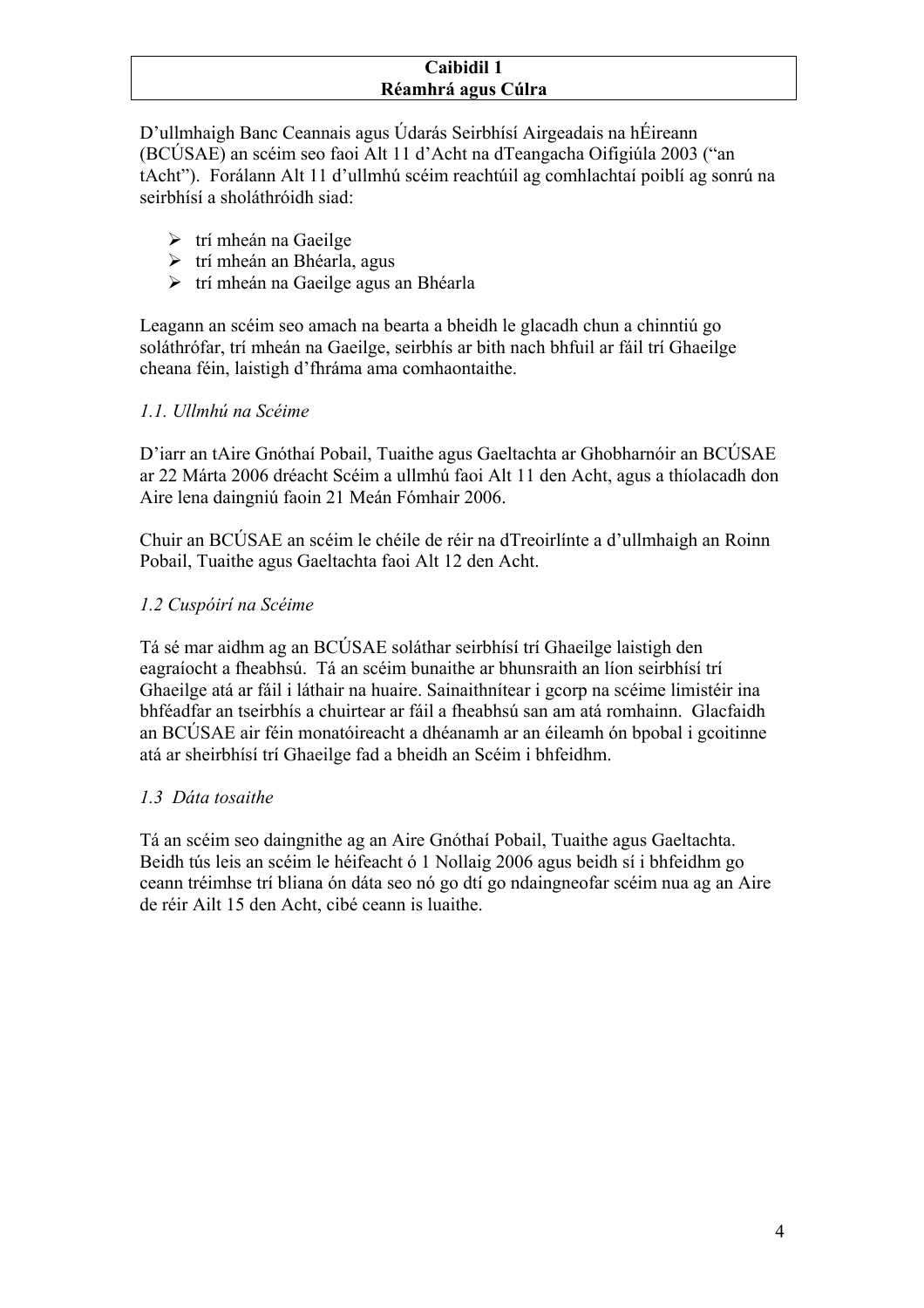#### **Chapter 1 Introduction and Background**

This Scheme was prepared under Section 11 of the Official Languages Act 2003 ('the Act') by the Central Bank and Financial Services Authority of Ireland (CBFSAI). Section 11 provides for the preparation by public bodies of a statutory Scheme detailing the services they will provide:

- $\triangleright$  Through the medium of Irish
- $\triangleright$  Through the medium of English, and<br> $\triangleright$  Through the medium of Irish and Eng
- ¾ Through the medium of Irish and English

This Scheme sets out the measures to be adopted to ensure that any services that are not provided through the medium of Irish will be provided within an agreed timeframe.

#### *1.1 Preparation of Scheme*

On 22 March 2006 the Governor of the CBFSAI was requested by the Minister for Community, Rural and Gaeltacht Affairs to prepare a draft Scheme under Section 11 of the Act, and to present it to the Minister for confirmation on or before the 21 September 2006.

The draft Scheme was drawn up by CBFSAI having regard to the Guidelines prepared under Section 12 of the Act by the Department of Community, Rural and Gaeltacht Affairs.

# *1.2 Objectives of Scheme*

The CBFSAI aims to improve the provision of services through the Irish language within the organisation. The Scheme builds on the extent to which services are currently available through Irish as a starting base. Areas for future enhancement of the provision of services in Irish are identified in the body of the Scheme. CBFSAI will commit to monitor the demand for Irish language services from the general public throughout the course of the Scheme.

#### *1.3 Commencement Date*

This Scheme has been confirmed by the Minister for Community, Rural and Gaeltacht Affairs. The Scheme commences with effect from 1 December 2006 and shall remain in force for a period of 3 years from this date or until a new Scheme has been confirmed by the Minister pursuant to Section 15 of the Act, whichever is the earlier.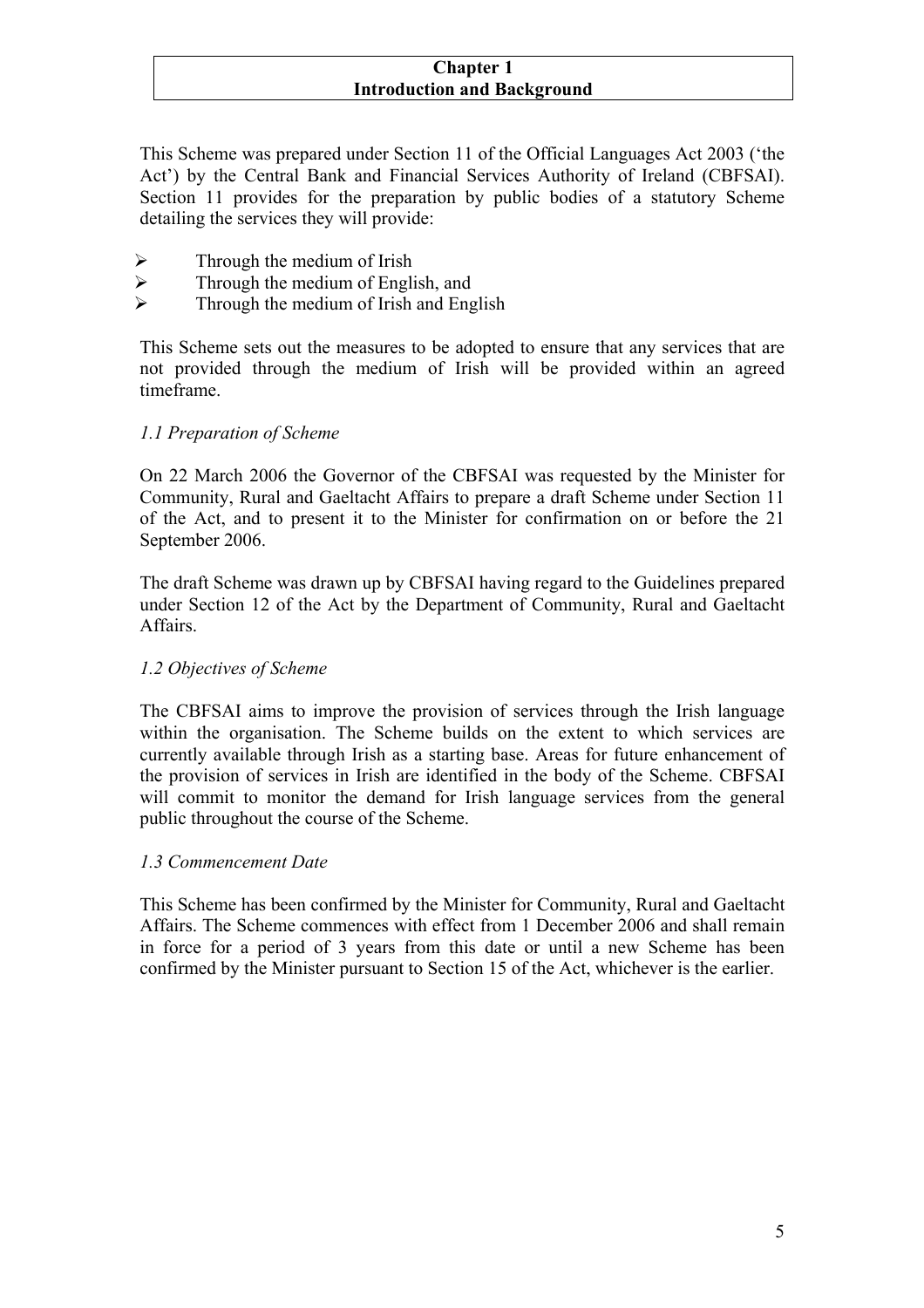#### **Caibidil 2 Ról agus Feidhmeanna an BCÚSAE**

# *2.1 Cad a dhéanaimid*

Ath-struchtúradh agus ath-ainmníodh Banc Ceannais na hÉireann, a tháinig ar an saol i 1943, mar **Bhanc Ceannais agus Údarás Seirbhísí Airgeadais na hÉireann (BCÚSAE)** ar 1 Bealtaine 2003. Sa bhliain 2005, 963 a bhí mar líon iomlán foirne ag an BCÚSAE. Is banc ceannais é an BCÚSAE atá ina bhall den Chóras Eorpach Bainc Cheannais. Tá sé freagrach as feidhmeanna polasaí airgeadaíochta, cobhsaíocht airgeadais, anailís eacnamaíoch, airgeadra agus córais íocaíochta agus infheistíocht shócmhainní coigríche agus intíre. Is eintiteas uathrialach é **Údarás Rialála Seirbhísí Airgeadais na hÉireann (Rialtóir Airgeadais)** laistigh den BCÚSAE agus tá sé freagrach as rialáil na hearnála airgeadais agus as cosaint tomhaltóirí.

Is é an misean atá ag an BCÚSAE ná praghsanna a choinneáil cobhsaí, cur le *cobhsaíocht airgeadais agus le córais airgeadra agus íocaíochtaí éifeachtacha, ár sócmhainní infheistíochta a bhainistiú, agus mar thoradh air sin forbairt inbhuanaithe a bhaint amach.* 

Chuaigh Éire isteach san Aontas Eacnamaíoch agus Airgeadaíochta (AEA) san Eoraip i 1999 in éineacht le deich gcinn de thíortha eile (aon tír déag anois). Déanann bainc cheannais náisiúnta an dá thír dhéag seo in éineacht leis an mBanc Ceannais Eorpach (BCE) an **Eurochóras**. Is é bunchuspóir an Eurochórais ná praghasanna i limistéar an euro a choinneáil cobhsaí. Is é seo an bealach is éifeachtaí is féidir le beartas airgeadaíochta an Eurochórais tacú le fás eacnamaíochta in eacnamaíochtaí náisiúnta na mBallstát $^{-1}$ 

Mar bhall den Eurochóras, áirítear an méid seo a leanas le príomhfhreagrachtaí an Bhainc Cheannais:

- Oibriú ar mhaithe le praghasanna a choinneáil cobhsaí (leibhéal íseal de bhoilsciú) agus le córas cobhsaí airgeadais a choimeád ar bun.
- Córais shábháilte iontaofa íocaíochta agus socraíochta a chinntiú, chun cur ar chumas gnólachtaí agus daoine íocaíochtaí a dhéanamh lena chéile.
- Nótaí agus boinn bhainc an euro a tháirgeadh agus a dháileadh agus slándail agus sláine airgeadra an euro a chinntiú.
- Sócmhainní in airgead eachtrach a bhainistiú, thar ceann an Bhainc Cheannais Eorpaigh.

Áirítear an méid seo a leanas lenár bhfreagrachtaí intíre chomh maith:

- Oibriú ar mhaithe le córas cobhsaí airgeadais a choimeád ar bun in Éirinn.
- Maoirseacht a dhéanamh ar na córais íocaíochta agus socraíochta intíre.
- Soláthar agus sláine nótaí agus boinn bhainc a chinntiú.
- Sócmhainní infheistíochta a bhainistiú thar cheann an Stáit.
- Gníomhú mar ghníomhaire ar son an Rialtais agus mar bhaincéir dó.
- Comhairle agus treoir ar pholasaithe eacnamaíochta na hÉireann a chur ar fáil.

 $\overline{a}$ 

<span id="page-5-0"></span><sup>1</sup> Tá an tSlóivéin le bheith ina bhall den Eurochóras ón 1 Eanáir 2007.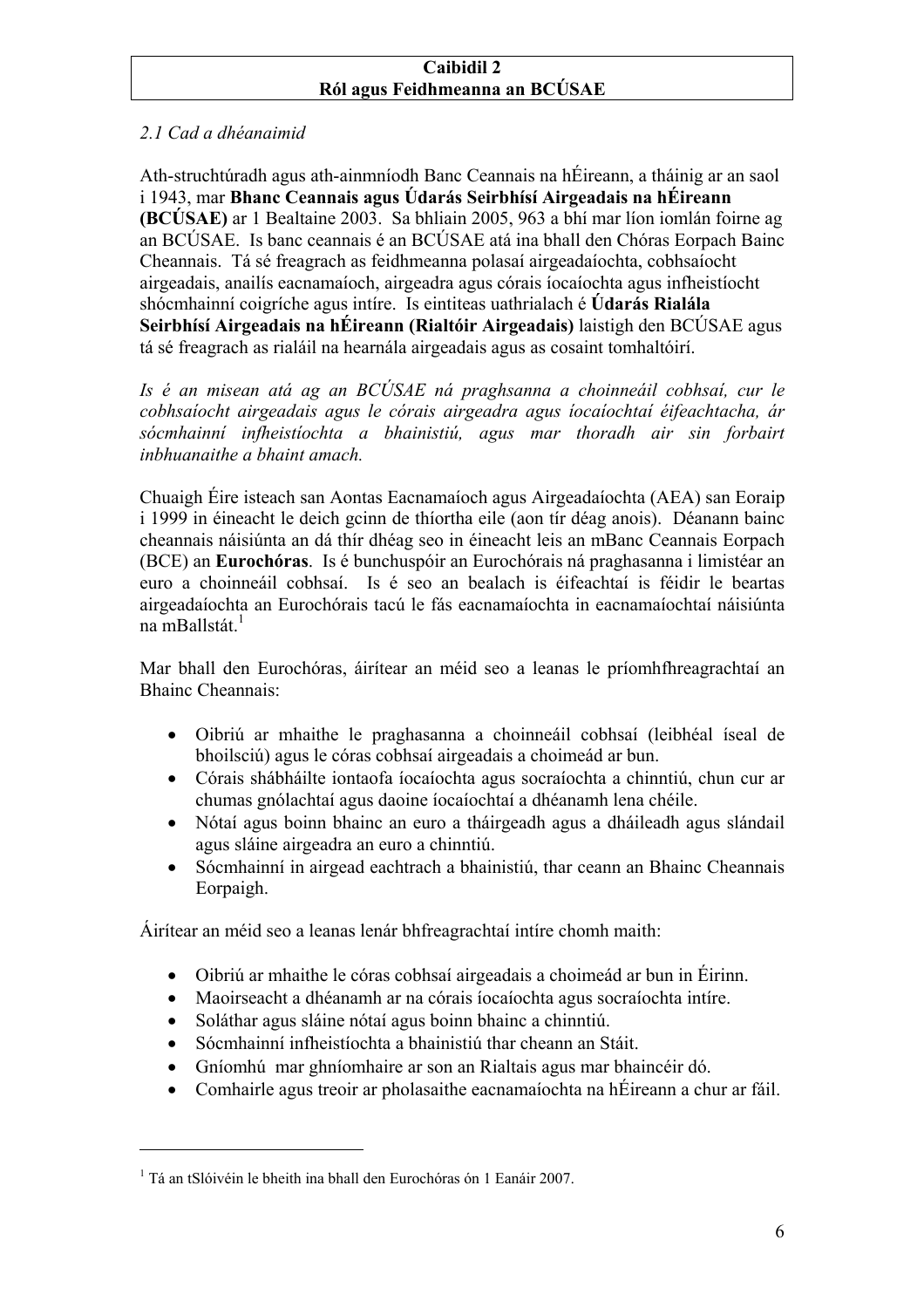#### **Chapter 2 Role and Functions of CBFSAI**

# *2.1 What we do*

The Central Bank of Ireland, which came into being in 1943, was re-structured and renamed as the **Central Bank and Financial Services Authority of Ireland (CBFSAI)** on 1 May 2003. In 2005 CBFSAI had a total staff complement of 963. The CBFSAI is a member central bank of the European System of Central Banks. It has responsibility for monetary policy functions, financial stability, economic analysis, currency and payment systems and investment of foreign and domestic assets. The **Irish Financial Services Regulatory Authority (Financial Regulator)** is an autonomous entity within the CBFSAI with responsibility for financial sector regulation and consumer protection.

*The mission of the CBFSAI is to maintain price stability, contribute to financial stability and efficient and effective payments and currency systems, manage our investment assets, and so contribute to long-run sustainable economic development.*

Ireland became part of the Economic and Monetary Union (EMU) in Europe in 1999 along with ten (now eleven) other countries. The twelve national central banks of these countries together with the European Central Bank (ECB) form the **Eurosystem**. The primary objective of the Eurosystem is to maintain price stability in the euro area. This is the most effective means by which Eurosystem monetary policy can support economic growth in the national economies of the member states.<sup>2</sup>

As a member of the Eurosystem, the Central Bank's main responsibilities include:

- Contributing to the maintenance of price stability (low inflation) and a stable financial system.
- Ensuring safe and reliable payment and settlement systems, to enable firms and individuals to make payments to each other.
- Producing and distributing euro banknotes and coins and ensuring the security and integrity of the euro currency.
- Managing foreign exchange assets, on behalf of the European Central Bank.

Our domestic responsibilities also include:

 $\overline{a}$ 

- Contributing to the maintenance of a stable financial system in Ireland.
- Overseeing the domestic payment and settlement systems.
- Ensuring the provision and integrity of banknotes and coins.
- Managing the investments assets on behalf of the State.
- Acting as agent for and banker to the Government.
- Providing advice and guidance on Irish economic policies.

<span id="page-6-0"></span> $2^2$  Slovenia is due to become a member of the Eurosystem from 1 January 2007.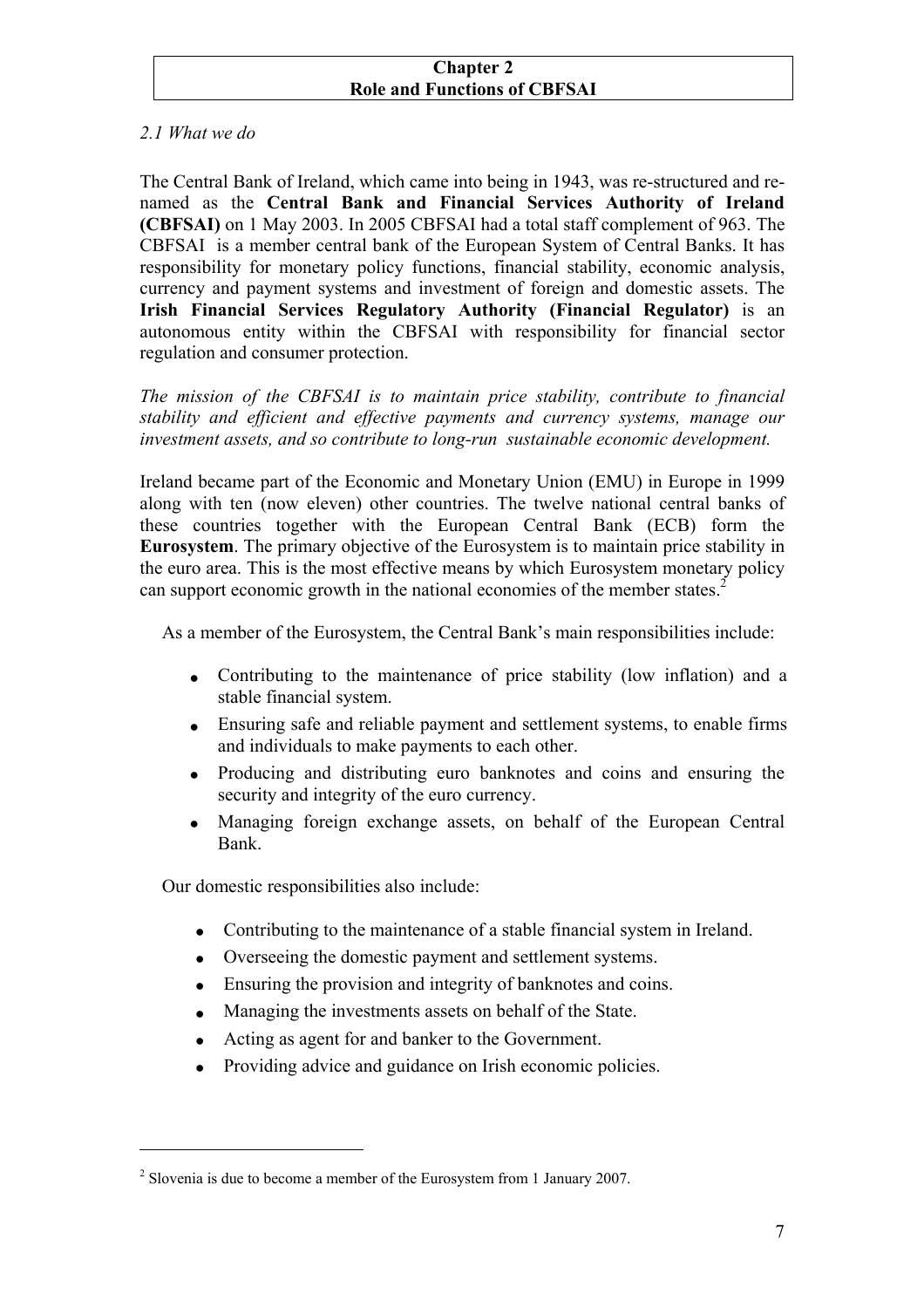*Is é aidhm an Rialtóra Airgeadais ná cabhrú le tomhaltóirí cinntí eolasacha airgeadais a dhéanamh i margadh cóir sábháilte agus institiúidí fónta dinimiciúla airgeadais a chothú in Éirinn.* 

Bunaíodh an Rialtóir Airgeadais ar 1 Bealtaine 2003. Tá sé freagrach as rialáil formhór na soláthróirí airgeadais in Éirinn. Tá ról tábhachtach aige freisin maidir le cosaint a chur ar fáil do thomhaltóirí na ngólachtaí sin.

Comhlíonann an Rialtóir Airgeadais a fheidhmeanna ar roinnt bealaí comhtháite:

- Nósanna imeachta údaraithe diana d'iontrálaithe sa mhargadh seirbhísí airgeadais.
- Maoirseacht ar sholáthróirí seirbhíse airgeadais a dhíríonn ar shócmhainneacht agus próisis bhainistíochta riosca.
- Géilliúlacht do chóid chosanta tomhaltóirí a chinntiú ionas go bhfeidhmeoidh soláthróirí seirbhíse airgeadais ar bhealach cothrom agus trédhearcach le linn dóibh a bheith ag déileáil le tomhaltóirí,
- Soláthar faisnéise neamhspleách do thomhaltóirí, d'fhonn cur leis an tuiscint atá acu ar chostais, rioscaí agus buntáistí seirbhísí airgeadais éagsúla.

Cuidíonn an Rialtóir Airgeadais le hobair an Bhainc Cheannais maidir le comhlíonadh a fhreagracht i dtaca le cobhsaíocht airgeadais ina hiomláine a chothú.

# *2.2. Struchtúr Eagraíochtúil*

#### Struchtúr Eagraíochtúil an Bhainc Cheannais

Déanann an Gobharnóir agus Bord an Bhainc Cheannais maoirsiú ar obair an Bhainc Cheannais. Tá an struchtúr oibríochtúil foriomlán roinnte ins na ranna seo leanas:

Margaí Airgeadais Íocaíochtaí agus Socraíochtaí Urrús Anailís Eacnamaíochta, Taighde agus Foilseacháin Staitisticí Beartas Airgeadaíochta agus Cobhsaíocht Airgeadais Gnóthaí Airgeadaíochta Eorpacha agus Caidreamh Idirnáisiúnta Eisiúint Airgeadra Táirgeadh Airgeadra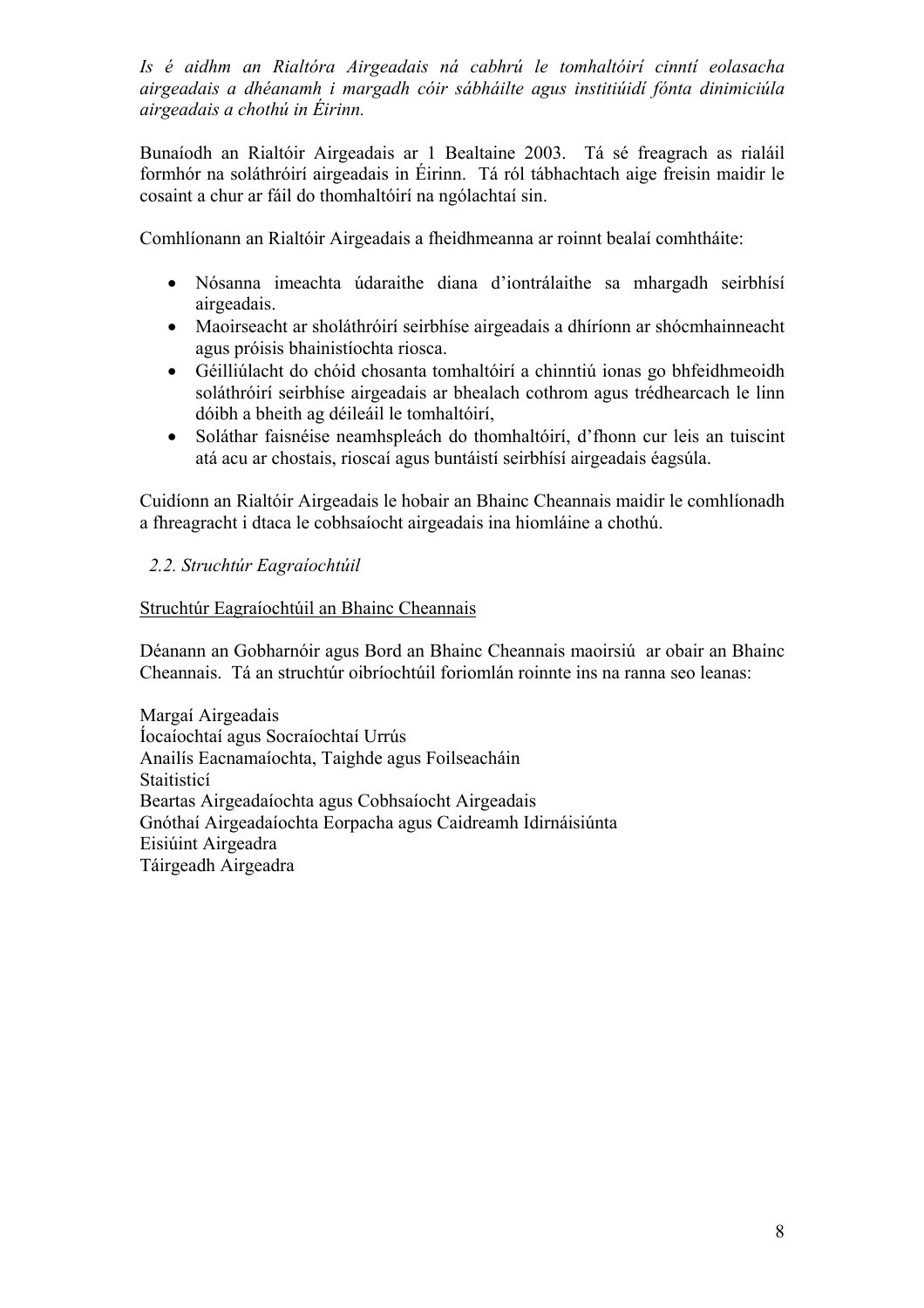*The purpose of the Financial Regulator is to help consumers make informed financial decisions in a safe and fair market and to foster sound, dynamic financial institutions in Ireland.* 

The Financial Regulator was established on 1 May 2003. It is responsible for the regulation of most financial service providers in Ireland. It also has an important role in the protection of the consumers of those firms.

The Financial Regulator performs its functions in a number of integrated ways:

- Rigorous authorisation procedures for entrants to the financial services market.
- Supervision of financial service providers which focuses on their solvency and risk management processes.
- Ensuring compliance with consumer protection codes so that financial service providers act in a fair and transparent manner in their dealings with consumers,
- Provision of independent information to consumers, to raise awareness of the costs, risks and benefits of various financial services.

The Financial Regulator contributes to the work of the Central Bank in discharging its responsibility in relation to the maintenance of overall financial stability.

#### *2.2 Organisational Structure*

#### The Central Bank's Organisational Structure

The work of the Central Bank is overseen by the Governor and the Board of the Central Bank. The overall operational structure is divided into the following departments:

Financial Markets Payment and Securities Settlements Economic Analysis, Research and Publications **Statistics** Monetary Policy and Financial Stability European Monetary Affairs and International Relations Currency Issue Currency Production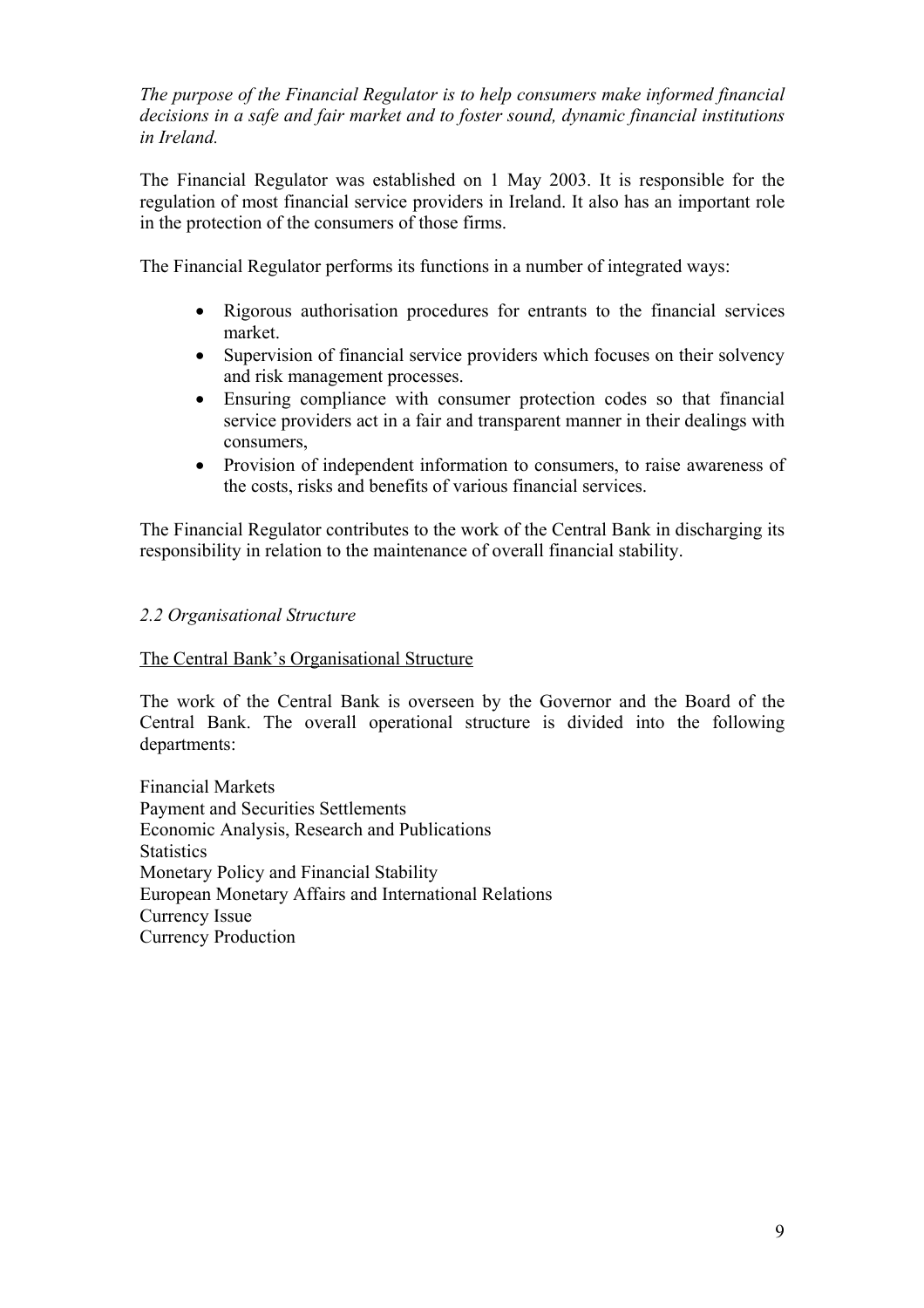#### Struchtúr Eagraíochtúil an Rialtóra Airgeadais

Déanann an Cathaoirleach agus an tÚdarás maoirsiú ar obair an Rialtóra Airgeadais. Tá an struchtúr foriomlán oibríochtúil roinnte ins na ranna seo leanas:

Cóid Chosanta Tomhaltóirí Faisnéis Tomhaltóirí Maoirseacht Baincéireachta Údarú Institiúidí Airgeadais agus Cistí Maoirseacht Margaí Maoirseacht ar Sholáthróirí Seirbhíse Infheistíochta Forfheidhmiú Dlíthiúil Pleanáil agus Airgeadas Maoirseacht Árachais Clárlann na gComhar Creidmheasa

Tá líon áirithe feidhmeanna seirbhíse atá roinnte idir an Banc Ceannais agus an Rialtóir Airgeadais trí na ranna seo a leanas:

Acmhainní Daonna agus Pleanáil Córais Faisnéise Rialú Airgeadais Seirbhísí Corparáideacha Rúnaíocht Ghinearálta. Iniúchóireacht Inmheánach

# *2.3 Ár bPáirtithe Leasmhara*

Is iad príomhpháirtithe leasmhara an BCÚSAE:

| <b>Banc Ceannais</b>             | Rialtóir Airgeadais                |
|----------------------------------|------------------------------------|
| An Pobal                         | Tomhaltóirí tháirgí airgeadais     |
| An tEurochóras agus eagraíochtaí | Rialtóirí eile agus eagraíochtaí   |
| idirnáisiúnta eile               | idirnáisiúnta                      |
| Lucht airgeadais agus gnó        | Tionscal airgeadais                |
| Rialtas                          | Rialtas                            |
|                                  | Painéil tomhaltóirí agus tionscail |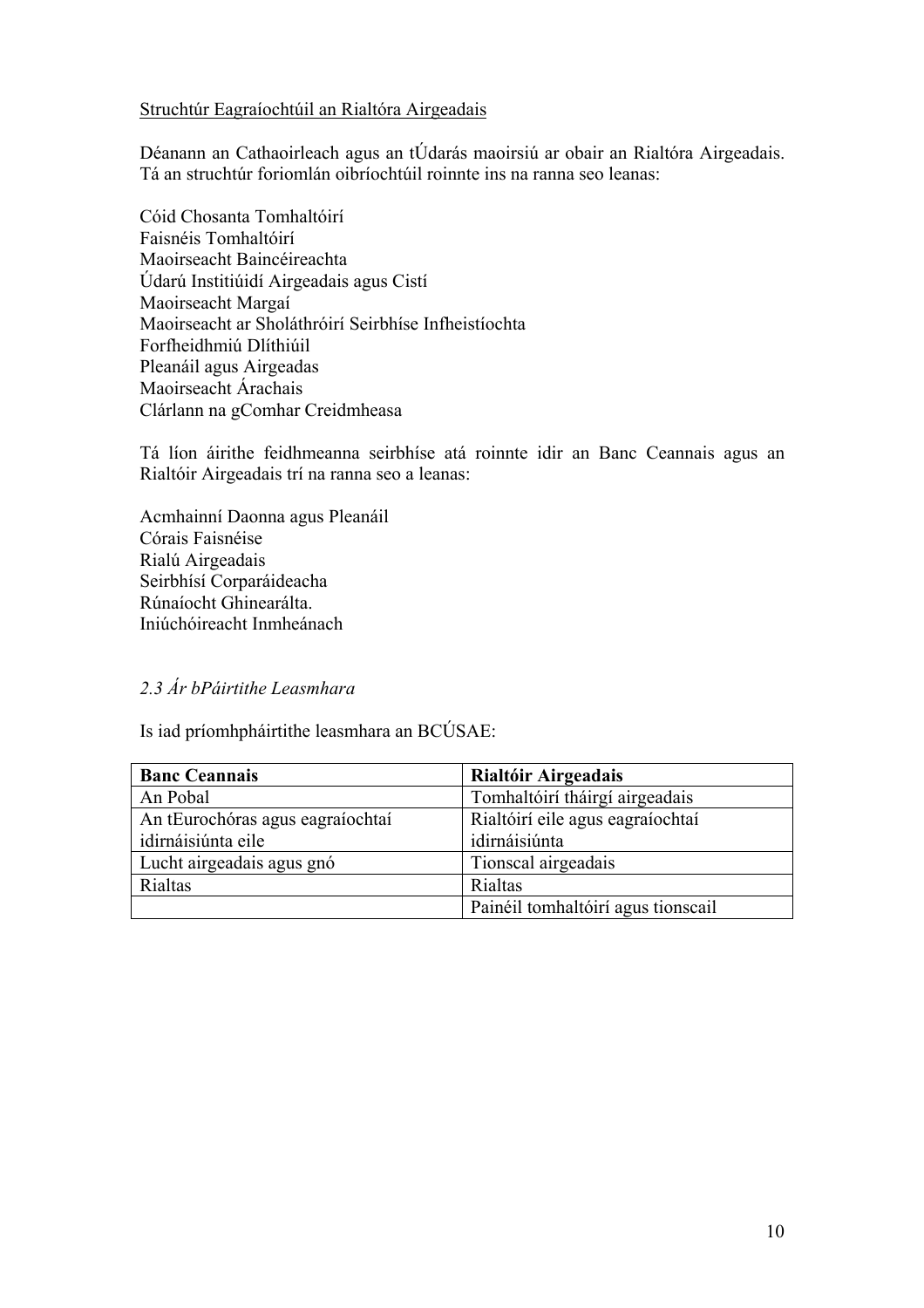#### The Financial Regulator's Organisational Structure

The work of the Financial Regulator is overseen by the Chairman and the Authority. The overall operational structure is divided into the following departments:

Consumer Protection Codes Consumer Information Banking Supervision Financial Institutions and Funds Authorisation Markets Supervision Investment Service Providers Supervision Legal and Enforcement Planning and Finance Insurance Supervision Registry of Credit Unions.

Both the Central Bank and the Financial Regulator share a number of service functions through the following departments:

Human Resources and Planning Information Systems Financial Control Corporate Services General Secretariat Internal Audit

#### *2.3 Our Stakeholders*

The CBFSAI's primary stakeholders are:

| <b>Central Bank</b>                                                       | <b>Financial Regulator</b>         |
|---------------------------------------------------------------------------|------------------------------------|
| The Public                                                                | Consumers of financial products    |
| The Eurosystem and other international Other Regulators and international |                                    |
| organisations                                                             | organisations                      |
| The Financial and Business Community                                      | Financial Industry                 |
| Government                                                                | Government                         |
|                                                                           | Consultative Consumer and Industry |
|                                                                           | panels                             |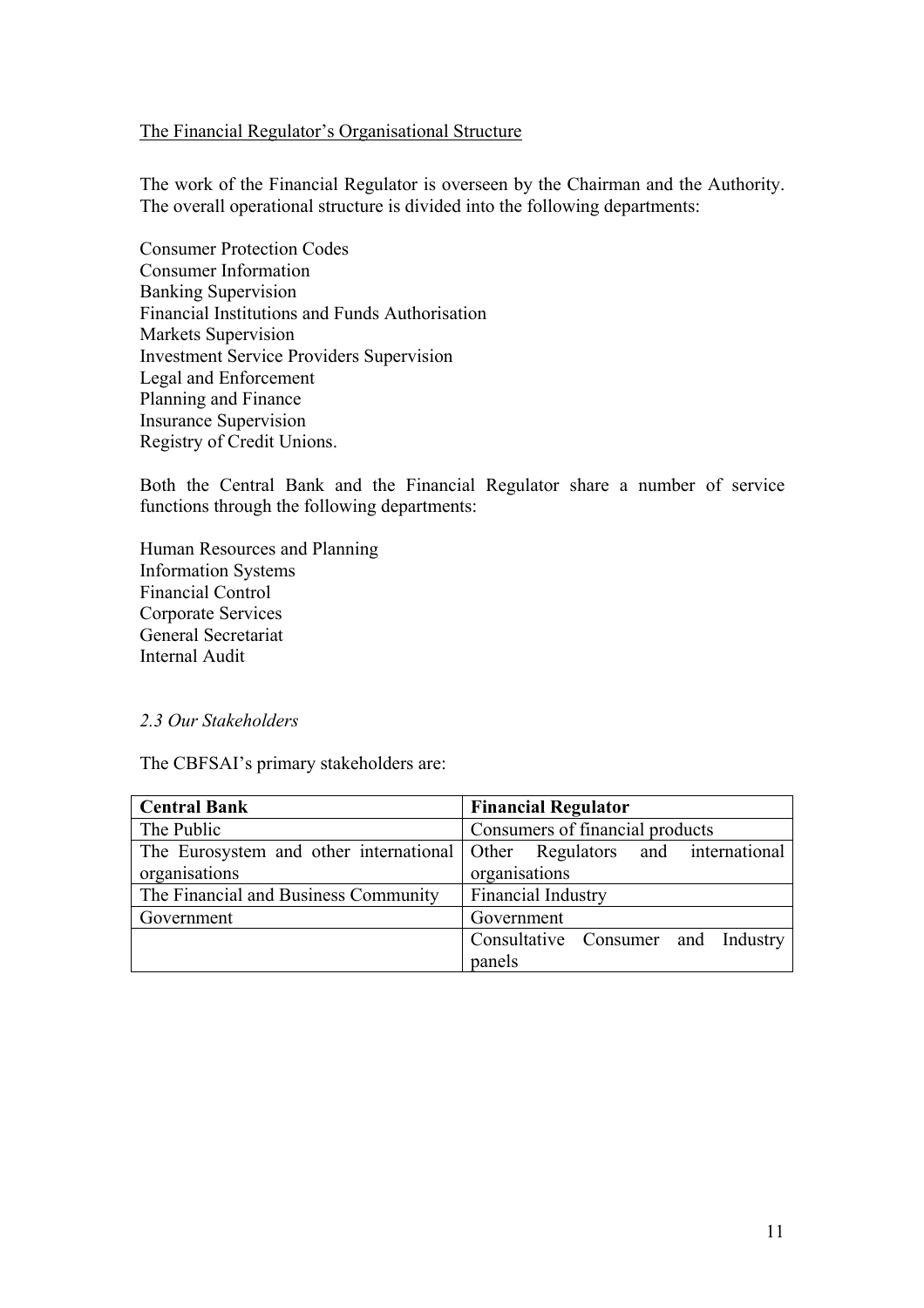### **Caibidil 3 Ullmhú na Scéime**

# *3.1 Ullmhú Inmheánach*

# Ceapadh roinne

Tugadh freagracht as ullmhú na scéime don Roinn Rúnaíochta Ginearálta, a chuireann seirbhísí ar fáil do gach roinn san eagraíocht. Ceapadh ball foirne ar bhonn sealadach chun dul i mbun oibre sa Rúnaíocht Ghinearálta ón 25 Aibreáin agus tugadh freagracht di an scéim a dhréachtadh faoi Alt 11 den Acht.

# Meitheal Oibre

Cuireadh meitheal oibre ar bun in raibh ionadaithe ó ranna ábharthacha éagsúla laistigh den eagraíocht chun cabhrú chun an scéim a dhréachtadh. Tháinig an meitheal seo le céile ar bhonn leanúnach chun ceisteanna a bhain leis an dréacht scéim a phlé agus chun eolas bainteach leis an scéim a chuir gach roinn ar fáil a chomhthiomsú.

#### Suirbhé foirne

D'fhonn leibhéal na hoilteachta agus na spéise sa Ghaeilge a fháil amach, rinneadh suirbhé ar an bhfoireann ag iarraidh orthu a gcumas an Ghaeilge a scríobh, a léamh agus a labhairt a mheas agus a chur in iúl an raibh spéis acu freastal ar ranganna Gaeilge. Táthar ag baint úsáide as torthaí an tsuirbhé seo chun a fháil amach cén saghas cúrsaí oiliúna sa Ghaeilge ba chóir a chur ar fáil don fhoireann.

#### Iris foirne

Cuireadh gach ball foirne ar an eolas faoi ullmhú na scéime in alt a foilsíodh in iris eagraíochtúil an BCÚSAE, 'Newsleaf' i mí Bealtaine.

# Tairiscint Aistriúcháin

Glacadh le tairiscint aistriúcháin. Dá thoradh sin ceapadh comhlacht aistriúcháin. Úsáidtear an tseirbhís seo le haghaidh doiciméid mhóra den chuid is mó mar tá aistritheoir sinsearach intí ar fáil chun doiciméid níos giorra a aistriú.

# *3.2 Ullmhú Seachtrach*

# Comhairliúchán Poiblí

De réir Ailt 13(1)(a) den Acht, d'fhoilsigh an BCÚSAE fógra ar 19 Bealtaine 2006 á rá go raibh sé ar intinn aige dréacht-scéim a ullmhú agus uiríll a lorg ó pháirtithe leasmhara. Cuireadh na haighneachtaí ar fad a fuarthas ar fáil ar láithreán gréasáin an BCÚSAE www.centralbank.ie. Fuarthas aighneachtaí ó cheithre pháirtí mar fhreagra ar an bhfógra. Cuireadh seoladh ríomhphoist faoi leith ar bun, achtteanga@centralbank.ie, chun glacadh leis na haighneachtaí nó le ceisteanna ar bith faoin scéim.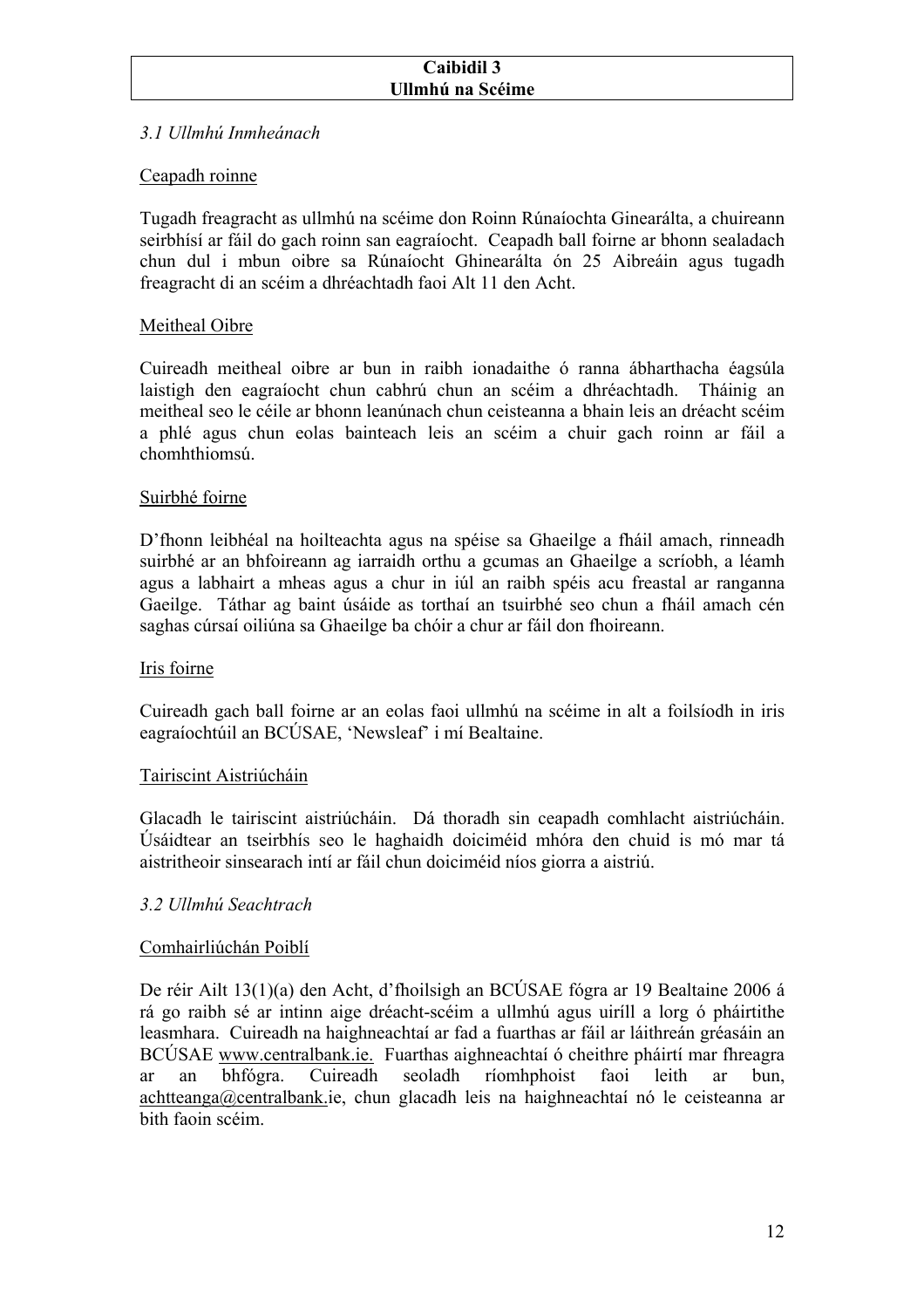#### **Chapter 3 Preparation of Scheme**

# *3.1 Internal Preparation*

# Departmental assignment

Responsibility for preparing the draft Scheme was assigned to the General Secretariat Department, which provides services to all departments of the organisation. A member of staff was temporarily assigned to the General Secretariat Department from 25 April 2006 with the responsibility of drafting the Scheme under section 11 of the Act.

# Working group

A working group, comprising representatives from relevant departments within the organisation, was set up to assist in drafting the Scheme. This working group met on an ongoing basis to discuss issues in relation to the draft Scheme and to collate relevant information from each department.

#### Staff survey

In order to ascertain the level of expertise and interest in Irish, a survey was carried out asking staff to rate their ability to write, read and speak Irish and their interest in attending Irish language classes. The results of this survey are being used to determine the nature of Irish language training courses that will be provided to staff.

#### Staff Magazine

All staff were informed of the preparation of the draft Scheme by an article, which was published in CBFSAI's organisational magazine 'Newsleaf' in May.

#### Translation tender

A translation tender was undertaken. As a result, a translation company was appointed. This service is mainly for larger documents, as there is also an in-house senior translator available for translating smaller documents.

# *3.2 External Preparation*

# Public Consultation

In accordance with Section  $13(1)(a)$  of the Act, on 19 May 2006 the CBFSAI published a notice of intention to prepare a draft Scheme, inviting representations from any interested parties. All submissions received were made available on CBFSAI's website [www.centralbank.ie](http://www.centralbank.ie/). Submissions were received from four parties in response to the advertisement. A dedicated email address  $\alpha$ chtteanga@centralbank.ie was specifically set up to receive submissions or to receive any queries in relation to the draft Scheme.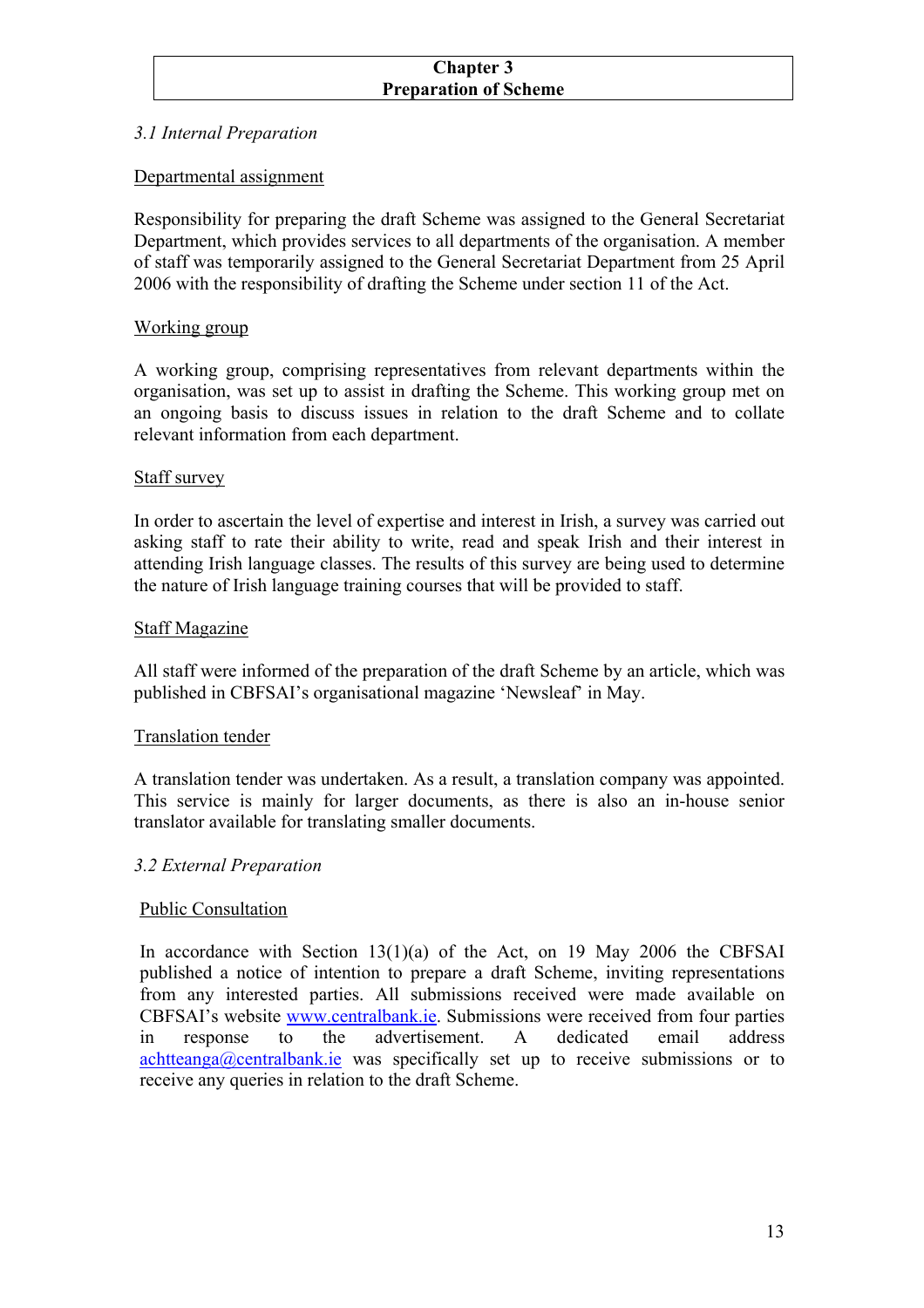Tá ábhar na scéime bunaithe ar na haighneachtaí seo agus ar na tuairimí agus na moltaí a tháinig ó bhainistíocht agus ó fhoireann na heagraíochta. Tá an BCÚSAE buíoch as ucht an t-am agus an t-iarracht a chuir gach duine a bhí bainteach leis an bpróiseas seo isteach.

#### Suirbhé Scoileanna

Mar chuid d'idirghníomhú leanúnach le meánscoileanna, seoladh leabhrán eolais chucu faoi ról agus feidhmeanna an Bhainc Cheannais Eorpaigh. Thaispeán suirbhé de na scoileanna seo gur mhaith le 5 faoin gcéad de na scoileanna eolas as Gaeilge a fháil ón BCÚSAE.

# Crunnithe Seachtracha

Reachtáladh cruinnithe leis an Roinn Gnóthaí Pobail, Tuaithe agus Gaeltachta maidir le hullmhú na scéime agus reachtáladh cruinnithe freisin le comhlachtaí poiblí eile a bhí ag ullmhú scéime nó a bhí taréis scéim a ullmhú.

#### Alt sa bhfoilsealchán Regulatory Connection

Foilsíodh alt sa nuachtlitir don tionscal 'Regulatory Connection', i mí Bealtaine, chun gnólachtaí rialáilte a chur ar an eolas faoi ullmhú na scéime.

| Caibidil 4        |  |
|-------------------|--|
| Feabhsú Seirbhísí |  |

#### *4.1 Seirbhísí atá ann faoi láthair*

# Seirbhísí atá ar fáil cheana féin trí Ghaeilge

Is é príomhaidhm an Achta a chinntiú go mbeidh seirbhísí poiblí ar fáil níos fairsinge trí Ghaeilge agus go mbeidh caighdeán níos airde ag baint leo. Ina leith sin, sa bhreis ar na dualgais atá de cheangal ar an BCÚSAE faoi láthair faoin Acht, cuireann sé roinnt seirbhísí breise ar fáil trí Ghaeilge. Orthu sin tá:

1. Leagan Gaeilge ar leithligh de na foilseacháin seo a leanas do thomhaltóirí:

- Treoir neamhspleách do thomhaltóirí faoi chreidmheas agus iasachtaí pearsanta,
- Treoir neamhspleách do thomhaltóirí faoi choigiltí agus infheistíochtaí.
- Treoir neamhspleách do thomhaltóirí faoi árachas saoil,
- Treoir neamhspleách do thomhaltóirí faoi árachas tí,
- Treoir neamhspleách do thomhaltóirí faoi árachas mótair,
- Morgáistí an scéal simplí.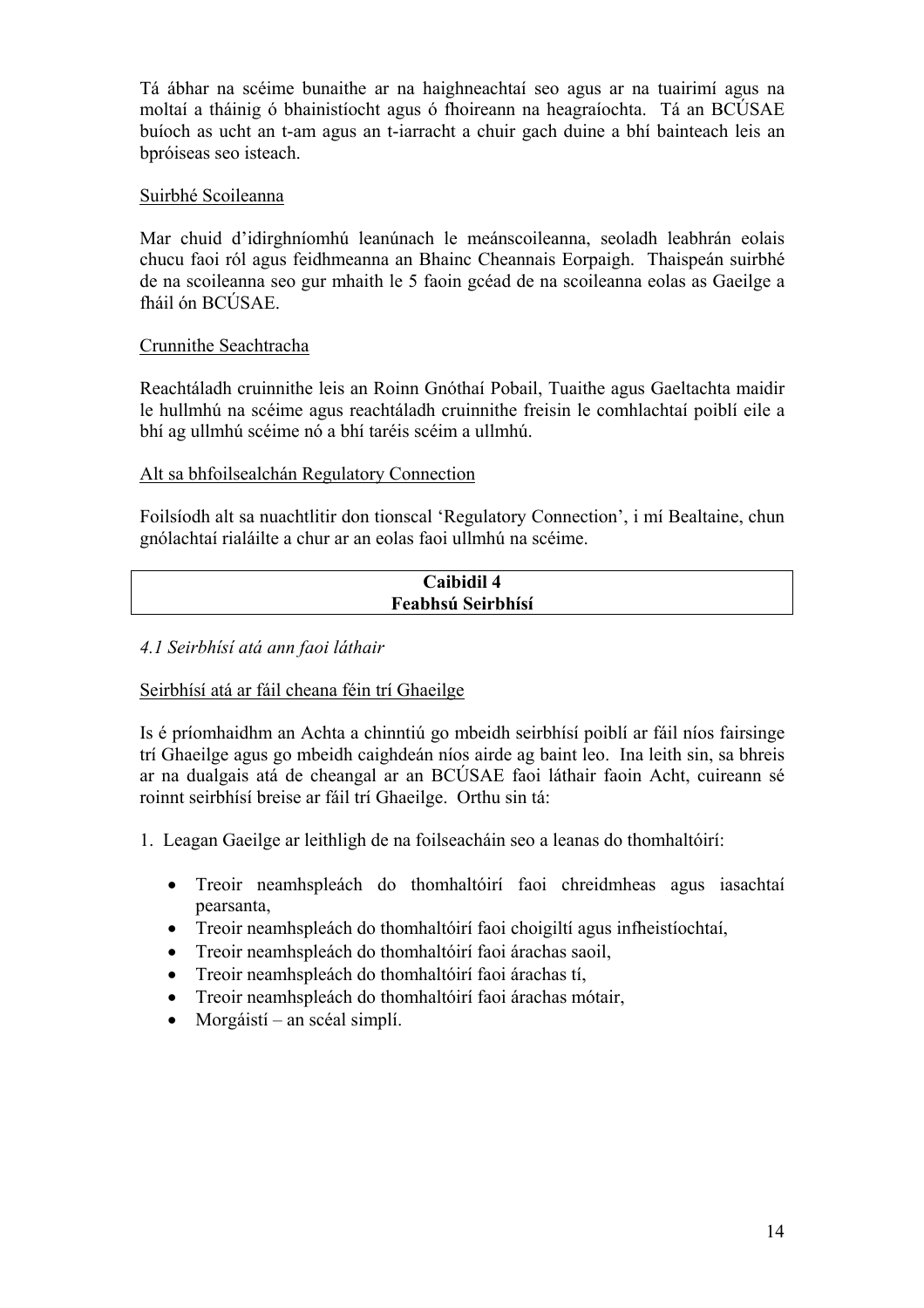The Scheme has been informed by these submissions and by the views and suggestions put forward by management and staff within the organisation. The CBFSAI appreciates the time and effort put in by all concerned in this process.

#### Schools Survey

As part of ongoing interaction with secondary schools, schools were sent an information booklet on the role, and functions of the European Central Bank. A survey of these schools showed that 5 per cent would like to receive information from the CBFSAI in Irish.

#### External Meetings

Meetings were held with the Department of Community, Rural and Gaeltacht Affairs in relation to the preparation of the draft Scheme and meetings were also held with other public bodies that were currently preparing or had prepared a Scheme.

#### Article in Publication Regulatory Connection

An article was published in the industry newsletter 'Regulatory Connection' in May, in order to inform regulated firms of the preparation of the draft Scheme.

| <b>Chapter 4</b>               |  |  |
|--------------------------------|--|--|
| <b>Enhancement of Services</b> |  |  |

# *4.1 Existing Services*

#### Services already available through Irish

The primary objective of the Act is to ensure better availability and a higher standard of public services through Irish. In this regard, as well as the current obligations the CBFSAI has under the Act, it also provides a number of additional services. These include:

- 1. A separate Irish language version of the following consumer publications:
	- Independent consumer guide to personal loans and credit,
	- Independent consumer guide to savings and investments,
	- Independent consumer guide to life insurance,
	- Independent consumer guide to home insurance guide,
	- Independent consumer guide to motor insurance,
	- Mortgages made easy.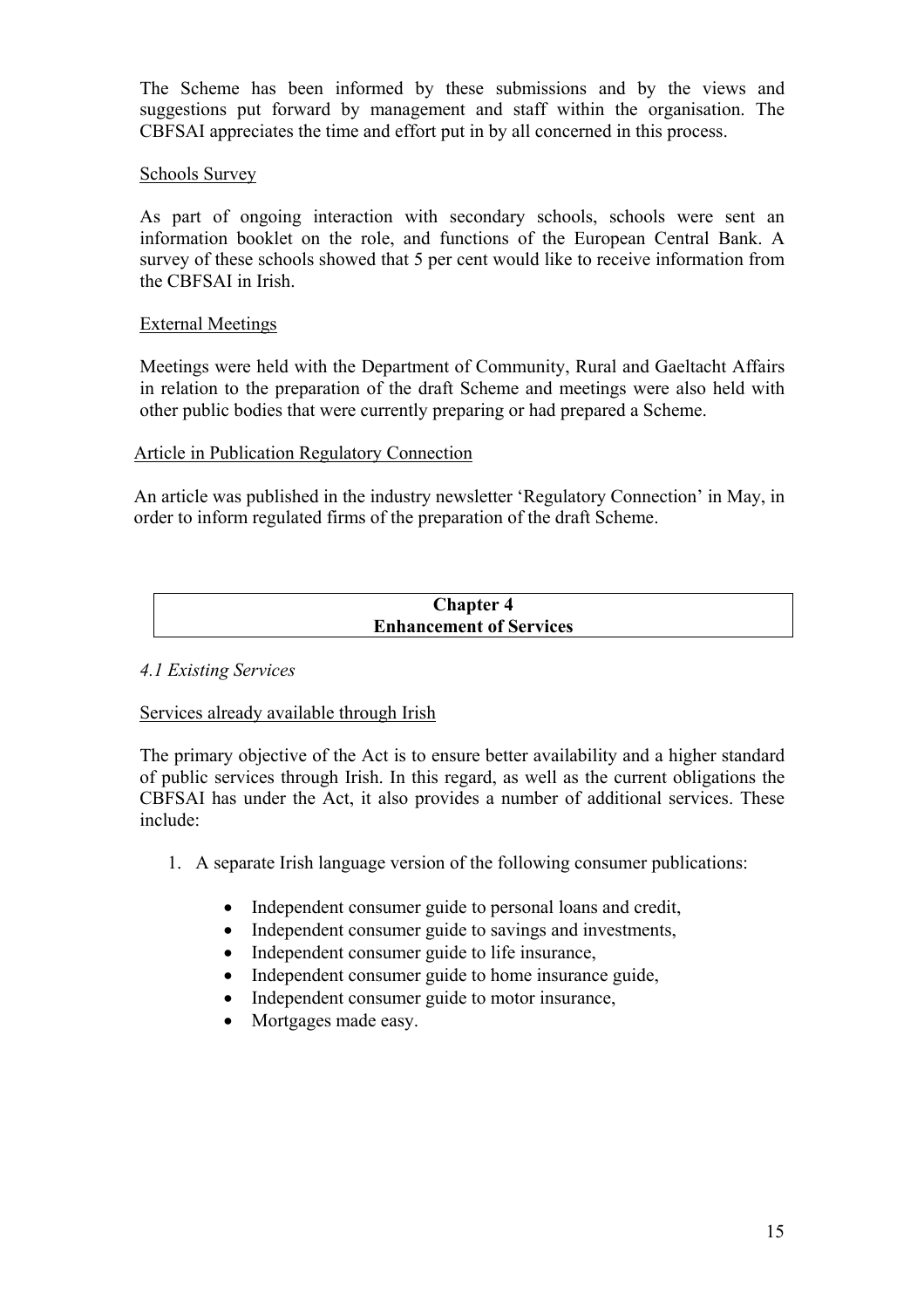Ní hamháin go bhfuil na leaganacha Gaeilge de na treoracha seo ar fáil go coitianta ach déantar iad a chur chun cinn go forghníomhach trí iad a dháileadh ar liosta postála lucht spéise Gaeilge lena n-áirítear:

- Leabharlanna i gceantair Gaeltachta,
- Eagraíochtaí Gaeilge,
- Oifigigh Forbartha Gaeilge in údaráis áitiúla,
- Comhlachtaí Stáit Gaeilge,
- Comhlachtaí Gaeilge maoinithe trí dheontais,
- Oifigí Chomhairle.
- 2. Comharthaíocht agus fógra fáilte san Ionad Faisnéise do Thomhaltóirí.
- 3. Eisítear iatáin dhátheangacha le boinn chuimhneacháin.
- 4. Eisítear leaganacha Gaeilge agus Béarla de leabhráin eolais agus bróisiúir maidir le gnéithe slándála nótaí bainc, don phobal agus do láimhseálaithe airgid.
- 5. Duillíní pá agus seiceanna dátheangacha a eisítear don fhoireann agus do phinsinéirí.
- 6. Leaganacha Gaeilge agus Béarla d'fhoirmeacha éagsúla a bhaineann le Fuascailt Bannaí.
- 7. An Timpeallacht Gheilleagrach san Fhaisnéis Ráithiúil. Foilsítear an leagan Gaeilge den nóta tráchta laistigh den phríomhfhoilseachán Béarla.
- 8. Ábhar oideachasúil. Tá cás-staidéar Gnó 2000 de chuid an Irish Times agus Pacáistí Eolais faoi Chobhsaíocht Praghsanna (lena n-áirítear fístéip, leabhráin do mhicléinn agus lámhleabhar do mhúinteoirí) ar fáil as Gaeilge agus as Béarla agus seoladh an leagan Gaeilge chuig gach gaelscoil den dara leibhéal.

#### Doiciméadú/seirbhísí nach bhfuil ar fáil trí Ghaeilge

Leanfar de bheith ag cur roinnt mhaith doiciméid ar fáil trí Bhéarla amháin. Orthu sin tá doiciméid de chineál speisialta nó teicniúil arna tháirgeadh ag an eagraíocht nach bhfuil ceaptha le haghaidh an phobail i gcoitinne nó atá dírithe den chuid is mó ar an tionscal.

# **Nóta**

Cuirfear óráidí nó ráitis ar fáil sa teanga ina dtugtar iad.

# *4.2 Acmhainní Inmheánacha – Foirniú/Traenáil*

Ag deireadh 2005, bhí 963 bhall foirne ag an BCÚSAE. Rinneadh suirbhé ar bhaill foirne lena fháil amach cad é an leibhéal Gaeilge a bhí ann ar fud na heagraíochta. Fuarthas neart freagraí agus léirigh an suirbhé go raibh spéis mhór ag baill foirne páirt a glacadh i gcúrsa oiliúna sa Ghaeilge agus go raibh líon beag den fhoireann (29) a mheas go raibh cumas 'maith' Gaeilge acu faoi láthair.

Déanfaidh an Roinn Acmhainní Daonna agus Pleanála gach iarracht chun cabhrú le baill foirne cur lena gcumas Gaeilge agus chuige sin:

• Cuirfear oiliúint sa Ghaeilge ar fáil mar is cuí. Sainaithneoidh an Bhainistíocht Rannach sainriachtanais ghnó a mball foirne agus rachaidh sí i mbun idirchaidrimh leis an Roinn Achmhainní Daonna agus Pleanála chun cúrsaí a struchtúrú a dhéanfaidh freastal ar éileamh a gcustaiméirí ar sheirbhís trí Ghaeilge.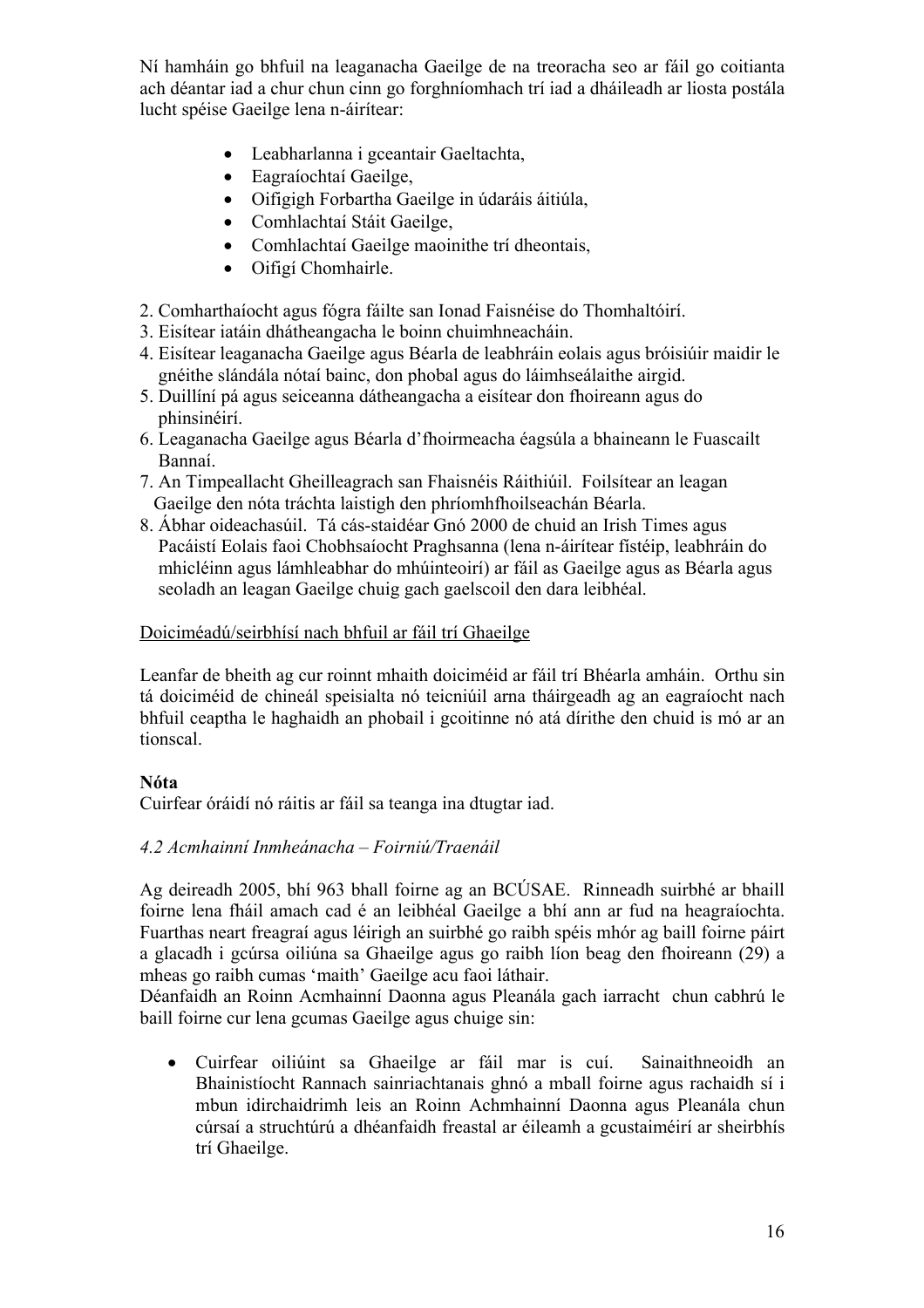In addition to being available generally, the Irish versions of these guides are proactively promoted by distributing them to an Irish interest mailing list including the following:

- Libraries in Gaeltacht areas,
- Irish language organisations,
- Irish language development officers in local authorities,
- Irish language state bodies,
- Irish language grant funded bodies,
- Comhairle offices.
- 2. Bilingual signage and notices in the Consumer Information centre.
- 3. Bilingual insert cards are issued with collector coins.
- 4. Information booklets and brochures in relation to security features of banknotes are issued to the public and to cash handlers in both Irish and English versions.
- 5. Bilingual pay advices and cheques issued to staff and pensioners.
- 6. Various forms in relation to Bond Redemption in both Irish and English versions.
- 7. Quarterly Bulletin comment (An Timpeallacht Gheilleagrach). The Irish language version of the Comment is published within the main English publication.
- 8. Educational material. The Irish Times Business 2000 case study and Price Stability Information Packs (including a video, student booklets and teacher's manual) are available in Irish as well as English and were sent to every second-level gaelscoil in Irish.

#### Documentation/services not available through Irish

Certain documents will continue to be available in English only. These include documents of a specialist or technical nature produced by the organisation not designed for the general public or which are primarily industry-targeted.

# *Note*

Speeches or statements will be made available in the language in which they are delivered.

#### *4.2 Internal Resources-Staffing/Training*

At the end of 2005, the CBFSAI had 963 staff members. A survey of staff was undertaken to ascertain the level of Irish language capability throughout the organisation. The response to the survey was good and highlighted a strong interest among staff in taking part in Irish language training with a small number of staff (29) identifying themselves as currently having a 'good' level of spoken Irish.

The Human Resources and Planning Department will make every effort to assist in building the Irish language capability of staff and will:

• Provide Irish language training, as appropriate. Departmental management will identify the specific business needs of their staff and will liase with the Human Resources and Planning Department in structuring courses, which will meet the demand of their customers for service in Irish.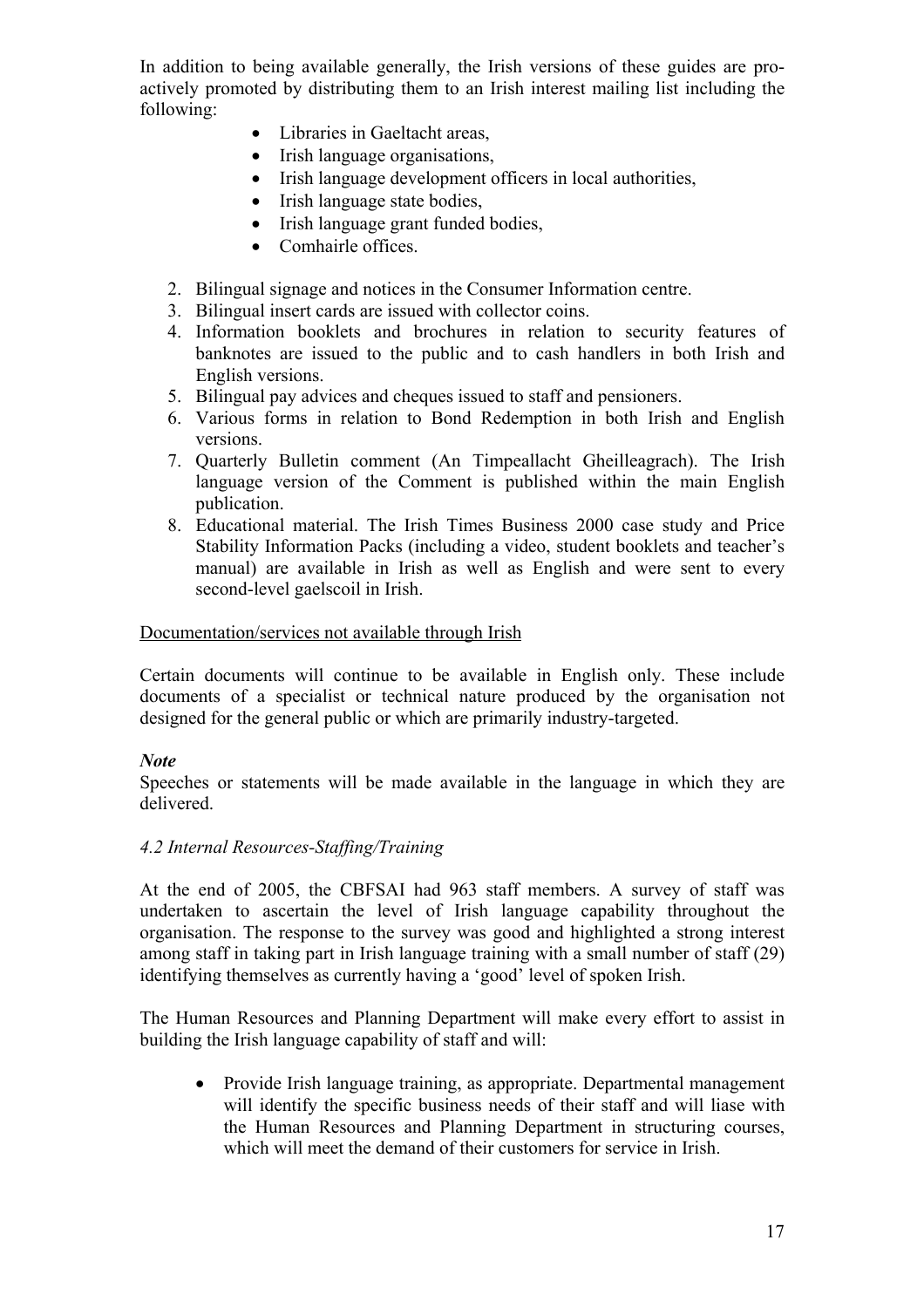• Tabharfar le tuiscint i bhfógraí d'earcaíocht sheachtrach agus i bhfógraí do chomórtais inmheánacha go nglacfar le hiarratais trí Ghaeilge i.e. beidh an líne seo a leanas mar chuid den fhógra:

*'Cuirfear fáilte roimh chomhfhreagras i nGaeilge'* 

• Cuirfear comhairle ar an bhfoireann, i rith an chláir ionduchtúcháin, maidir le dualgais na heagraíochta faoin Acht.

# 4.3 Feabhsú Seirbhísí atá le Soláthar go dátheangach

Tá an eagraíocht tiomanta do leibhéal na seirbhíse a sholáthraíonn sí faoi láthair trí Ghaeilge agus go dátheangach a chothabháil, agus ní hamháin sin ach fresin don leibhéal seirbhíse a sholáthraíonn sí don phobal i gcoitinne trí Ghaeilge agus go dátheangach a fheabhsú. Tá sé i gceist ag an BCÚSAE na seirbhísí breise seo a sholáthar, mar a leanas, le linn saoil na scéime faoi Alt 11 den Acht:

# **1. An chéad phointe teagmhála**

- Beidh foireann an lasc-chláir agus na bhfáilteoirí sa Bhanc Ceannais, Sráid an Dáma agus in oifigí an Rialtóra Airgeadais, Faiche an Choláiste fíor-eolach ar na gnáthbheannaithe Gaeilge a úsáidtear le custaiméirí agus beidh socruithe oiriúnacha curtha i bhfeidhm chun cur ar a gcumas custaiméirí a atreorú gan mhoill chuig pé oifig nó oifigeach atá freagrach as an tseirbhís ábhartha a chur ar fáil trí Ghaeilge.
- Beidh cainteoir Gaeilge ar fáil ar an líne chabhrach de thomhaltóirí de chuid an Rialtóra Airgeadais chun labhairt le daoine ar mian leo a ngnó a dhéanamh trí Ghaeilge.
- Beidh cainteoir Gaeilge ar fáil do dhaoine den phobal i gcoitinne ar mian leo a n-idirbhearta baincéireachta a dhéanamh trí Ghaeilge (e.g. nótaí bainc agus boinn Éireannacha a mhalartú ar euro) ag Seirbhís Airgeadóra an Bhainc Cheannais i Sráid an Dáma.
- Beidh faisnéis laethúil faoin ráta malairte coigríche ar fáil trí Ghaeilge ar an nguthán.

# **2. Doiciméid agus Foilseacháin**

- Foilseofar 25% de na preasráitis go léir trí Ghaeilge agus trí Bhéarla.
- Beidh leabhrán nua corparáideach, dírithe ar an bpobal i gcoitinne agus ar scoileanna den dara leibhéal, agus aon leabhrán corparáideach amach anseo, ina mbeidh cur síos ar obair an BCÚSAE, ar fáil go dátheangach laistigh d'aon chlúdach amháin.
- Beidh leaganacha Gaeilge agus Béarla ar leithligh den Choimre Bliantúil de Staitisticí Eacnamaíocha na hÉireann ar fáil.
- Beidh eochairchaibidil achomair Gaeilge den Tuarascáil um Chobhsaíocht Airgeadais laistigh den phríomhfhoilseachán Béarla.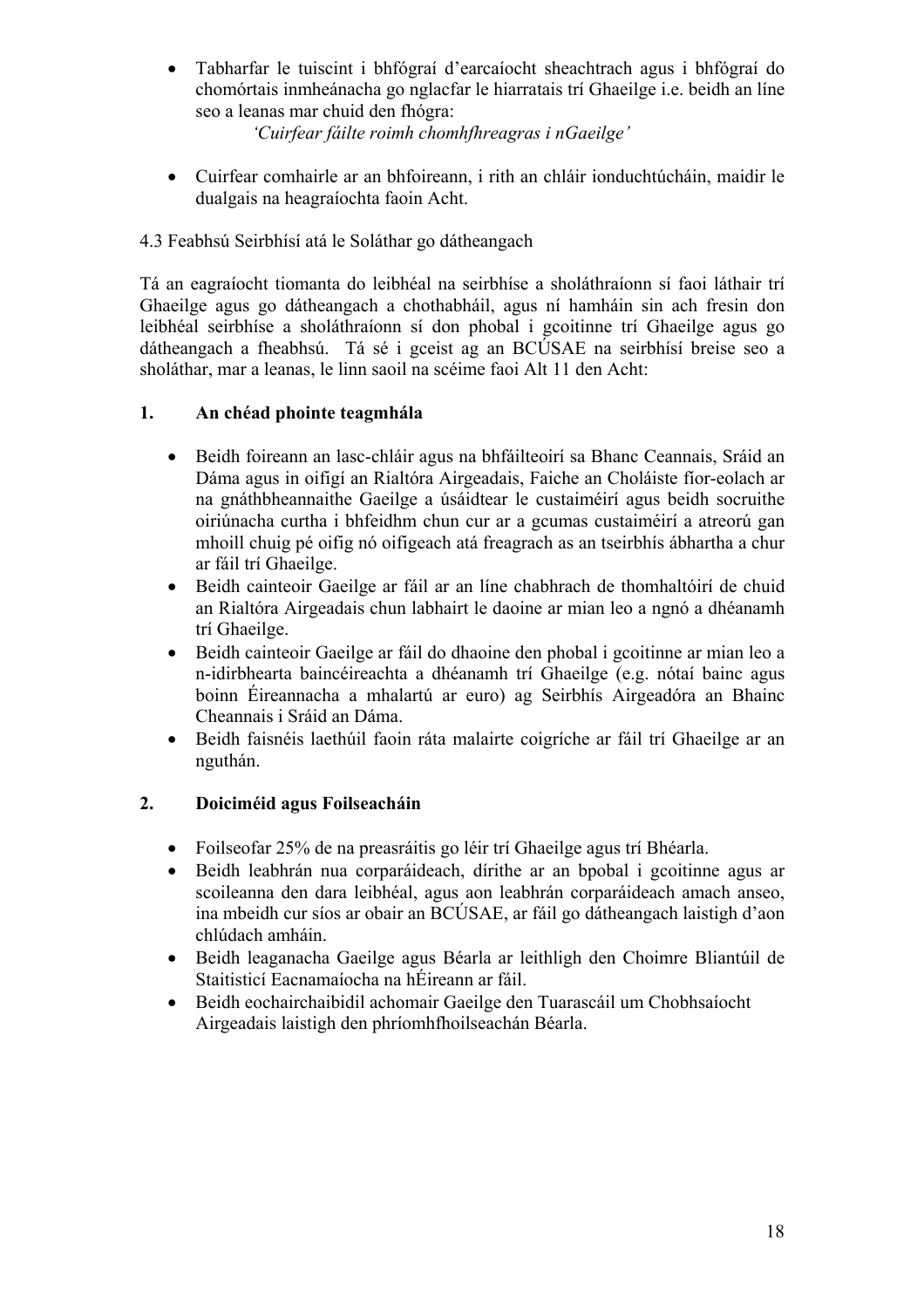- External recruitment advertisements and internal competition notices will indicate, in Irish, that applications will be accepted in the Irish language i.e. the following line will be included;
	- '*Cuirfear fáilte roimh chomhfhreagras i nGaeilge'.*
- Staff will be advised, during the induction programme, of the organisation's obligations under the Act.

# *4.3 Enhancement of Services to be provided bilingually:*

The organisation is committed not only to maintaining the level of service, which it currently provides through Irish and bilingually, but also to enhancing the level of service it provides to the general public through Irish and bilingually. The CBFSAI proposes to provide these additional services in the following way, within the lifetime of the Scheme under section 11 of the Act:

# **1. First point of contact**

- Switchboard and receptionist staff in the Central Bank, Dame Street and the Financial Regulator, College Green will be familiar with basic greetings in Irish to customers and suitable arrangements will be in place so that they can refer customers without delay to whatever office or officer is responsible for providing the relevant service in Irish*.*
- An Irish speaker will be available on the Financial Regulator consumer help-line to speak to people who wish to carry out their business through Irish.
- An Irish speaker will be available to those members of the public who wish to carry out their banking transactions through Irish (e.g. exchange of Irish banknotes and coins for euro) at the Central Bank's Teller Service in Dame Street.
- Daily foreign exchange rate information will be available in Irish via telephone.

# **2. Documents and Publications**

- 25 per cent of all press releases will be published in Irish as well as English.
- A new corporate booklet aimed at the general public and second-level schools describing the work of the CBFSAI and any future corporate booklets will be available bilingually within the one cover.
- The Annual Compendium of Irish Economic Statistics will be available in separate Irish and English versions.
- A key Irish language summary chapter of the Financial Stability Report will be included within the main English publication.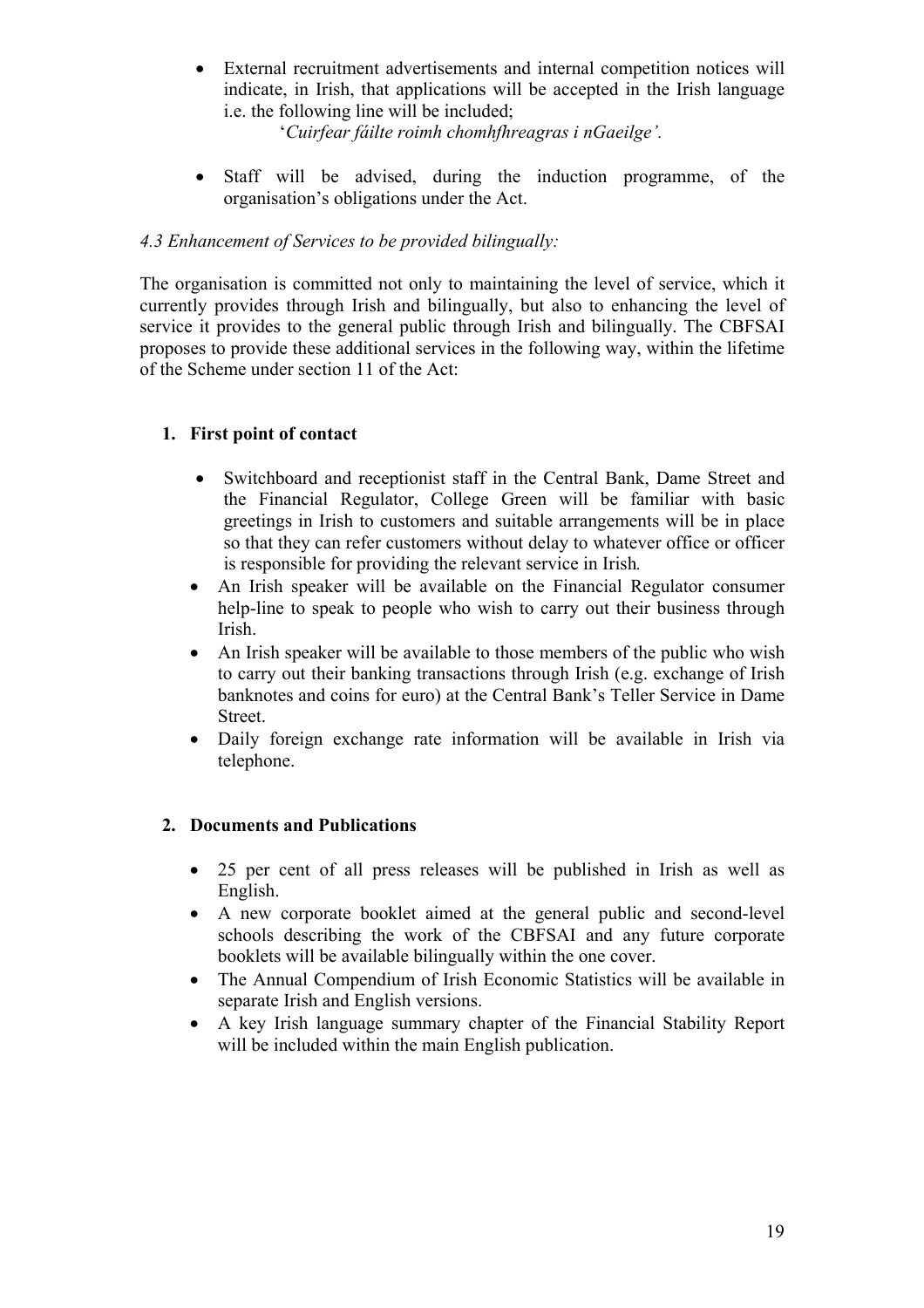- Beidh leaganacha Gaeilge agus Béarla ar leithligh de na foilseacháin seo a leanas do thomhaltóirí ar fáil:
	- $\triangleright$  Pinsin an scéal simplí
	- $\triangleright$  Coigiltí agus Infheistíochtaí an scéal simplí
	- $\triangleright$  Árachas Mótair an scéal simplí
	- $\triangleright$  Árachas Tí an scéal simplí
	- $\triangleright$  Árachas Saoil an scéal simplí
	- ¾ Iasachtaí Pearsanta an scéal simplí
	- $\geq$  Cóid/Treoir do do Chearta
- Beidh leaganacha Gaeilge agus Béarla ar leithligh de Phóstaeir don Fheachtas Tomhaltóirí ar fáil

# **3. Foirmeacha Ordaithe**

- Foirmeacha ordaithe do na boinn do bhailitheoirí agus do na foirne bonn go léir.
- Nótaí Dlí-thairgthe Puint Éireannacha/ foirm fuascailte.

Beidh leaganacha Gaeilge agus Béarla ar leithligh de na foirmeacha seo ar fáil. Beidh an dá leagan de na foirmeacha ordaithe do na boinn do bhailitheoirí agus do na foirne boinn go léir ar fáil ar láithreán gréasáin na heagraíochta agus i gcóip chrua. Beidh an dá leagan den fhoirm fuascailte do nótaí dlí-thairgthe puint Éireannacha ar fáil i gcóip chrua.

# **4. Cumarsáid Inmheánach agus Nósanna Imeachta**

- Modúl ar fheasacht na Gaeilge mar chuid den chúrsa ionduchtúcháin a reachtáiltear do bhaill foirne nua.
- Cuirfear oiliúint intí sa Ghaeilge ar fáil don fhoireann.
- Cuirfear eolas ar fáil do gach ball foirne roimh thús na scéime chun ár dtiomantais faoin Scéim a chur in iúl dóibh agus chun iad a spreagadh chun tacaíocht a thabhairt ina leith sin.
- Ailt rialta in iris thréimhsiúil na foirne 'Newsleaf'.

# **5. Láithreán Gréasáin/R-phost**

- Tá an eagraíocht ag coimisiúnú tuilleadh forbartha ar ár láithreán gréasáin do thomhaltóirí, [www.itsyourmoney.ie](http://www.itsyourmoney.ie/) agus beidh cumas dátheangach ionsuite san athfhorbairt phleanáilte seo, lena n-áirítear córais idirghníomhacha, agus é mar rún aici 30 faoin gcéad den ábhar iomlán a chur ar fáil trí Ghaeilge le linn saoil na Scéime.
- Beidh cumas dátheangach ionsuite freisin in aon fhorbairt a déanfar ar láithreán gréasáin nua nó in aon athfhorbairt ar láithreán gréasáin atá ann faoi láthair a úsáitear chun seirbhísí a sheachadadh don phobal i gcoitinne, lena náirítear córais idirghníomhacha.
- Cuirfear aon fhoilseacháin, preasráitis, foirmeacha agus bileoga eile arna dtáirgeadh go dátheangach ar fáil ar láithreáin ghréasáin na n-eagraíochtaí.
- Séanadh ar gach r-phost amach le bheith foilsithe go dátheangach.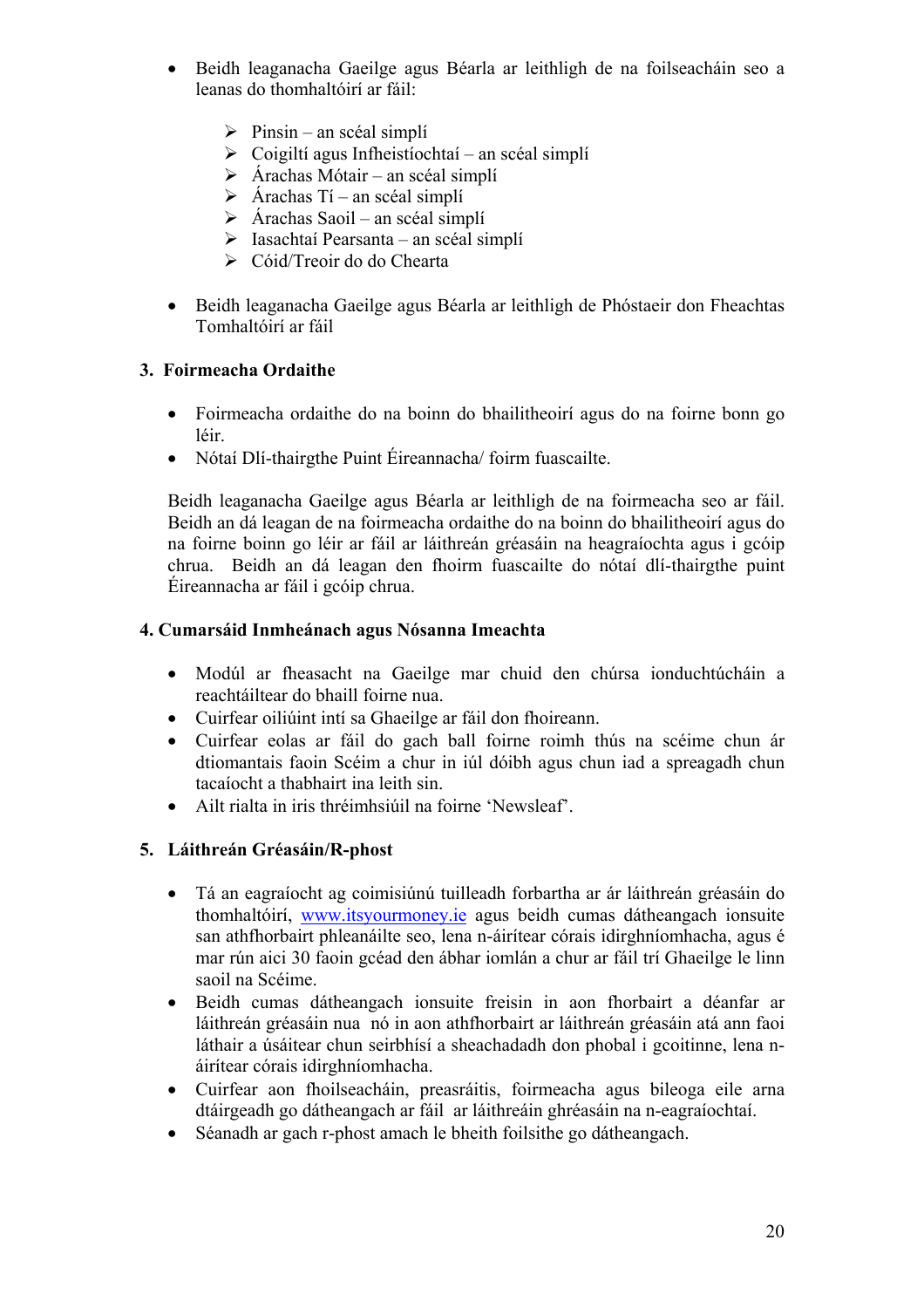- The following consumer publications will be available in separate Irish and English versions:
	- $\triangleright$  Pensions made easy
	- $\triangleright$  Savings and investments made easy
	- $\triangleright$  Car insurance made easy
	- $\triangleright$  Home insurance made easy
	- $\triangleright$  Life insurance made easy
	- $\triangleright$  Personal loans made easy
	- $\triangleright$  Codes/your rights guide
- Consumer Campaign Posters will be available in separate Irish and English versions.

#### **3. Order Forms**

- Order forms for all collector coins and coin sets.
- Irish Pound Legal Tender Notes/ Redemption form.

These forms will be available in separate Irish and English versions. Both versions of the order forms for all collector coins and coin sets will be available on the organisation's website and in hard copy. Both versions of the Irish pound legal tender notes/redemption form will be available in hard copy.

#### **4. Internal Communications and Procedures**

- An Irish language awareness module will be contained within the induction course given to new staff.
- Irish language training to be provided to staff.
- Information will be provided to all staff in advance of the commencement of the Scheme to inform them of our commitments under the Scheme and to encourage their support in this regard.
- Regular Irish articles will be published in the quarterly staff magazine 'Newsleaf'.

# **5. Website/Emails**

- The organisation is commissioning further development of our consumer website, [www.itsyourmoney.ie](http://www.itsyourmoney.ie/) and this planned re-development, including interactive systems will have a bilingual capability built in with the intention of providing 30 per cent of total content in the Irish language within the life of the Scheme.
- Any development of new websites or re-development of existing websites used to deliver services to the general public, including interactive systems, will also have a bilingual capability built in.
- Any other publications, press releases, forms and leaflets produced bilingually will be made available on the organisations' websites.
- The disclaimer on all outgoing emails will be published bilingually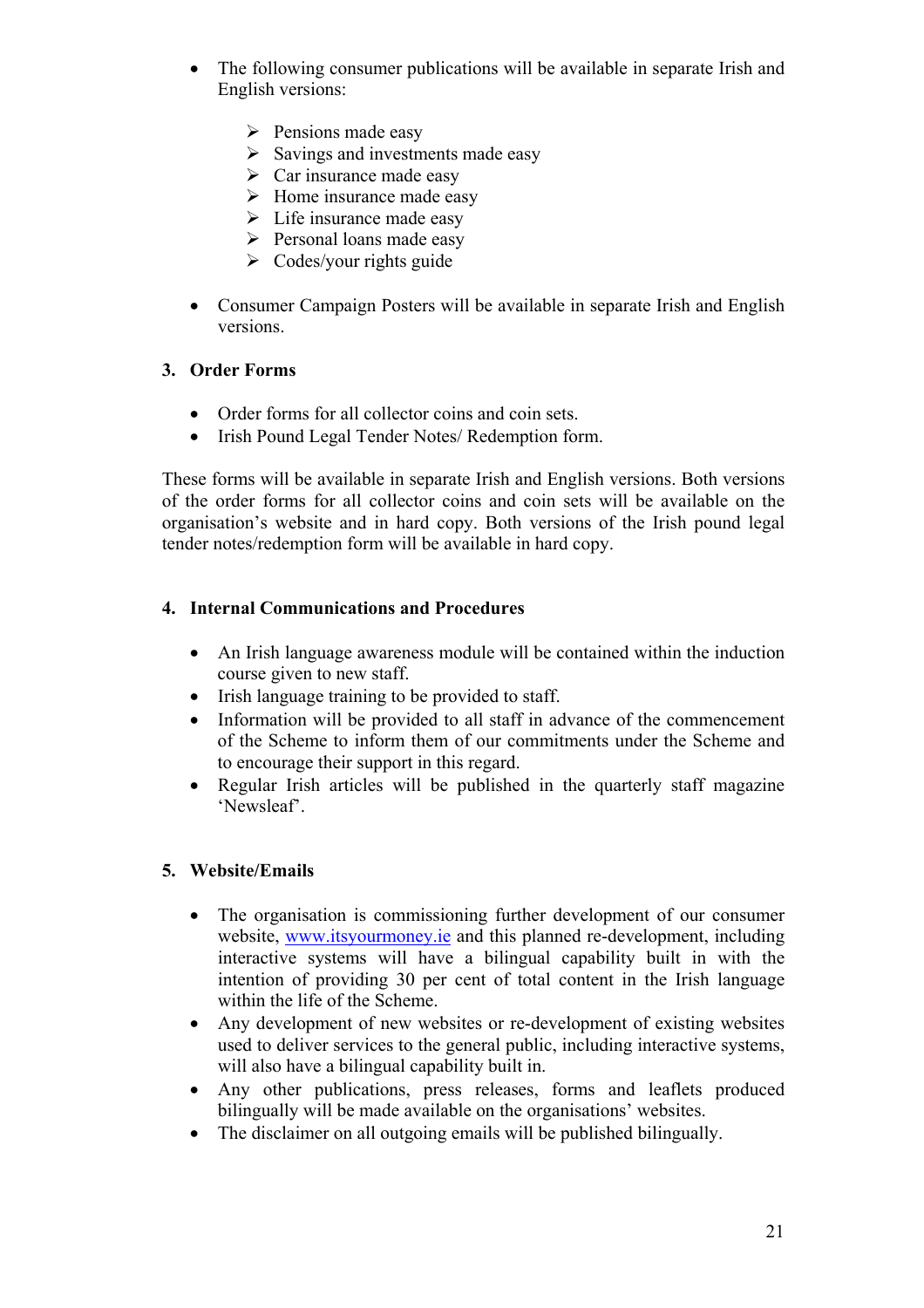# **6. Córais ríomhaireachta**

- Coimeádfar bunachar sonraí lárnach de théarmaíocht Gaeilge ar bun.
- Más gá, déanfar aon chórais nua bogearraí ríomhaireachta eile nó aon chórais atá ann faoi láthair a úsáitear chun seirbhísí a sheachadadh don phobal i gcoitinne a chur in oiriúint don Ghaeilge. I gcás córas atá ann faoi láthair déanfar é seo i dteannta le haon uasghrádú.

# **Nóta**

# **Infhaighteacht seirbhísí Gaeilge a chur chun cinn go forghníomhach**

Glacfaidh an BCÚSAE roinnt bearta chun tomhaltóirí a chur ar an eolas go forghníomhach go bhfuil seirbhísí as Gaeilge ar fáil laistigh den eagraíocht más mian leo a ngnó a dhéanamh trí mheán na Gaeilge e.g.

- Cuirfear in iúl go bhfuil cainteoir Gaeilge ar fáil ar an gcabhairlíne do thomhaltóirí tríd an teachtaireacht thaifeadta a chastar go huathoibríoch nuair a dhiailítear an uimhir a leasú agus trí fhógra a chur ar an suíomh idirlín chun na críche sin.
- Beidh an chomharthaíocht agus na fógraí san ionad faisnéise do thomhaltóirí dátheangach.
- Dáilfear leaganacha Gaeilge de threoracha faisnéise do thomhaltóirí orthu siúd atá ar liosta postála lucht spéise Gaeilge.
- Cuirfear leaganacha Gaeilge de leabhráin eolais agus bróisiúir maidir le gnéithe slándála nótaí bainc ar fáil do láimhseálaithe airgid agus don phobal.
- Dáilfear leabhrán corparáideach dátheangach ina bhfuil cur síos ar obair an BCÚSAE ar gach scoil den dara leibhéal.

#### **Caibidil 5 Monatóireacht agus Athbhreithniú na Scéime**

Mar chuid den mheasúnú leanúnach ar an scéim, déanfaidh an BCÚSAE monatóireacht ar líon iomlán na dtomhaltóirí/gcustaiméirí a d'iarr seirbhís trí Ghaeilge. Beidh an Roinn Rúnaíochta Ginearálta freagrach as feidhmiú na scéime agus beidh teagmháil leanúnach aici leis an mbainistíocht líne i ngach roinn ina leith sin.

Coinneoidh an Bord Bainistíochta Comhpháirteach bainistíocht éifeachtach na scéime faoi athbhreithniú.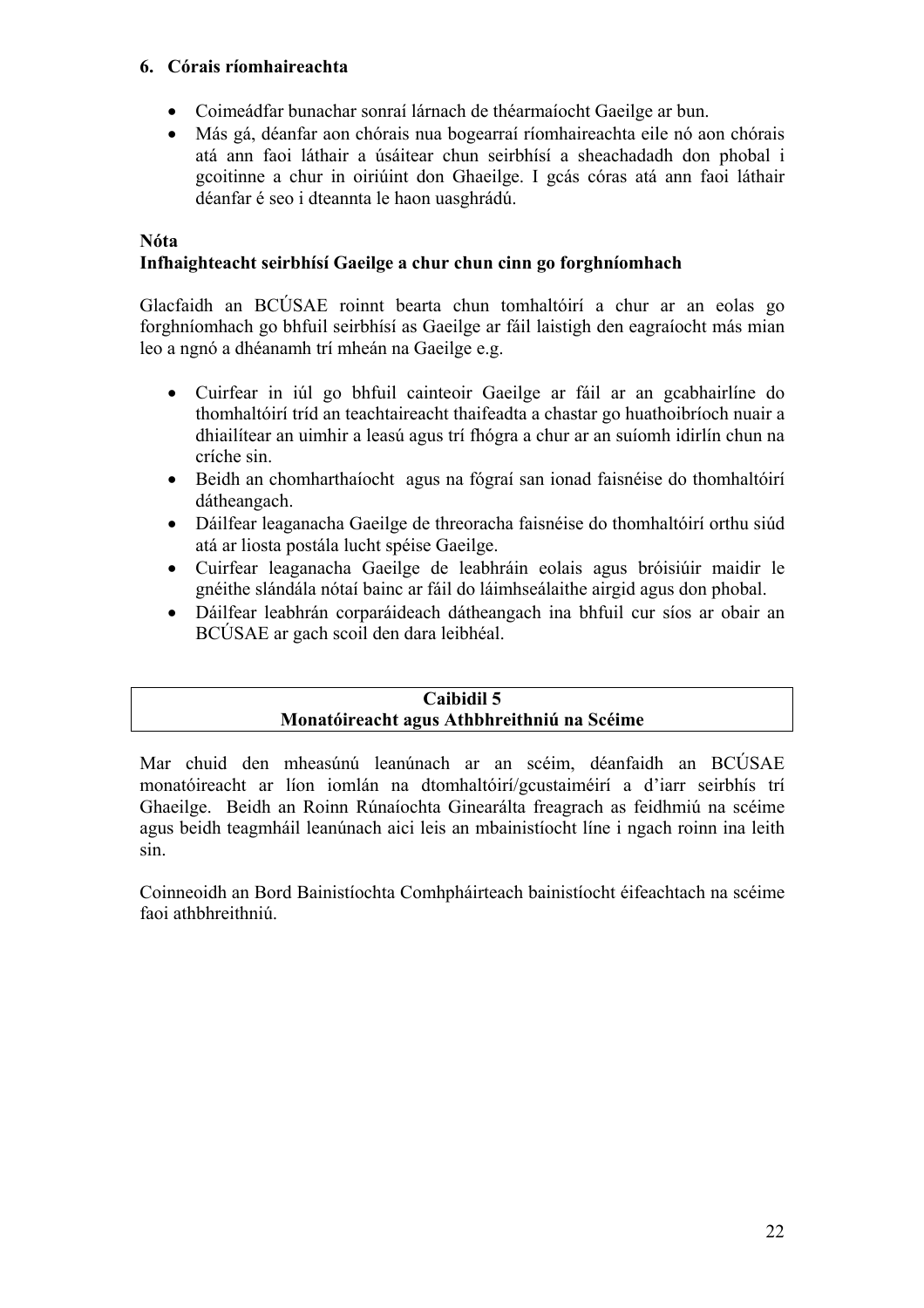# **6. Computer Systems**

- A central database of Irish language terminology will be maintained.
- Any other new or existing computer software systems used to deliver services to the general public, will, if necessary, be made compatible with the Irish language. In the case of existing systems this will be in conjunction with any upgrade.

### *Note*  **Pro-active promotion of the availability of Irish services**

The CBFSAI will take a number of steps to pro-actively make consumers aware that Irish services are available within the organisation if they wish to carry out their business through the medium of the Irish language e.g:

- The availability of an Irish speaker on the consumer help-line will be promoted by amending the recorded message automatically played when the number is dialled and by placing a notice on the website to that effect.
- Signage and notices in the consumer information centre will be bilingual.
- Irish versions of consumer information guides will be distributed to an Irish interest mailing list.
- Irish versions of information booklets and brochures on the security features of banknotes will be made available to cash handlers and the public.
- A bilingual corporate booklet describing the work of the CBFSAI will be distributed to all second level schools.

# **Chapter 5 Monitoring and Review of Scheme**

As part of the ongoing evaluation of the Scheme, the CBFSAI will monitor the total number of consumers/customers who have requested a service through Irish. The General Secretariat Department will be responsible for the operation of the Scheme and will maintain ongoing contact with line management in each department in this regard.

The Joint Management Board will keep the effective management of the Scheme under review.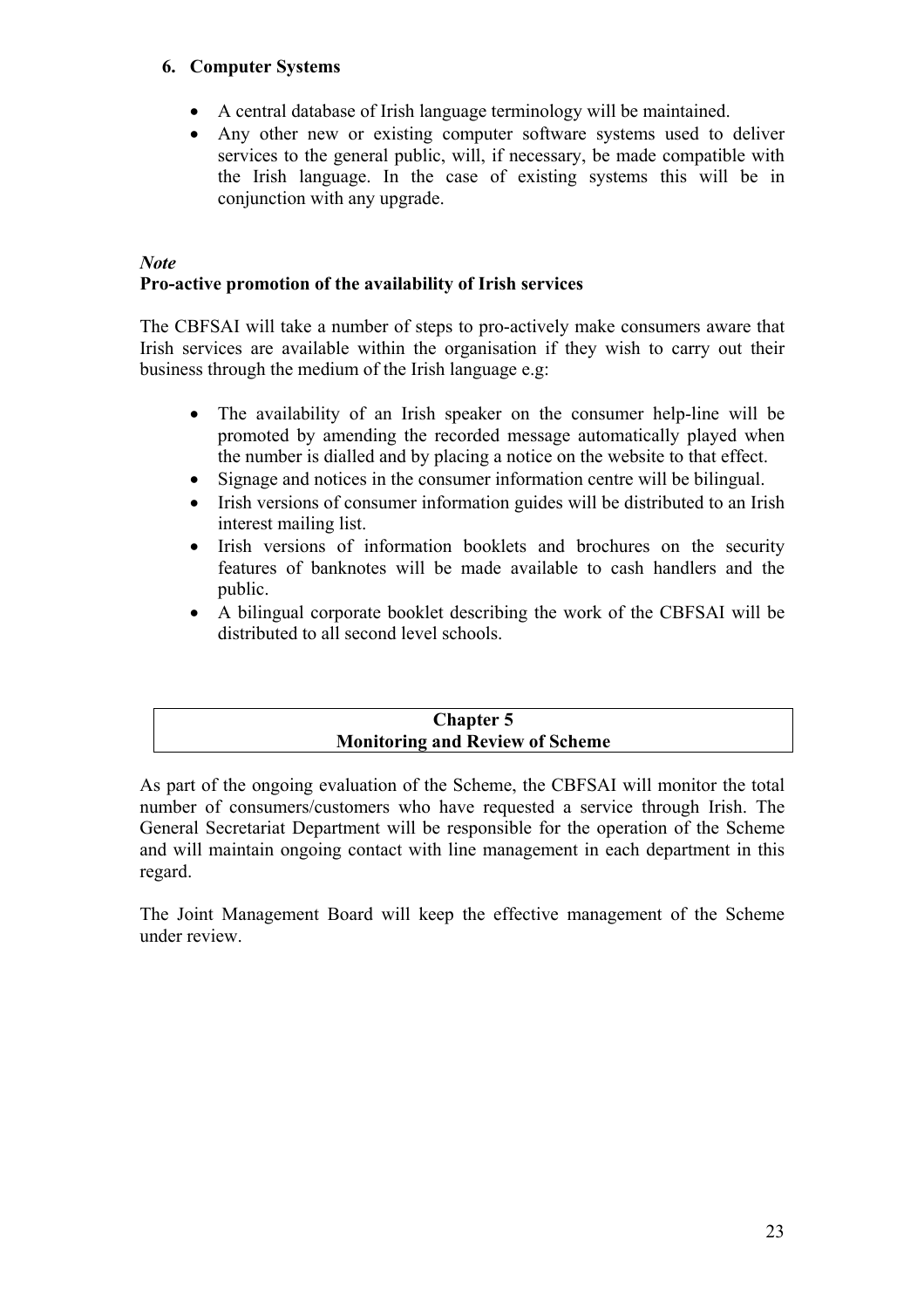# **Caibidil 6 Poibliú na Scéime**

Poibleofar ábhar na scéime seo, mar aon le tiomantais agus forálacha na scéime don phobal i gcoitinne trí

- 1. Preasráiteas
- 2. Láithreán Gréasáin
- 3. É a scaipeadh ar fhreagróirí an iarratais phoiblí ar aighneachtaí

Seoladh cóip den scéim chuig Oifig Choimisinéir na dTeangacha Oifigiúla cheana féin.